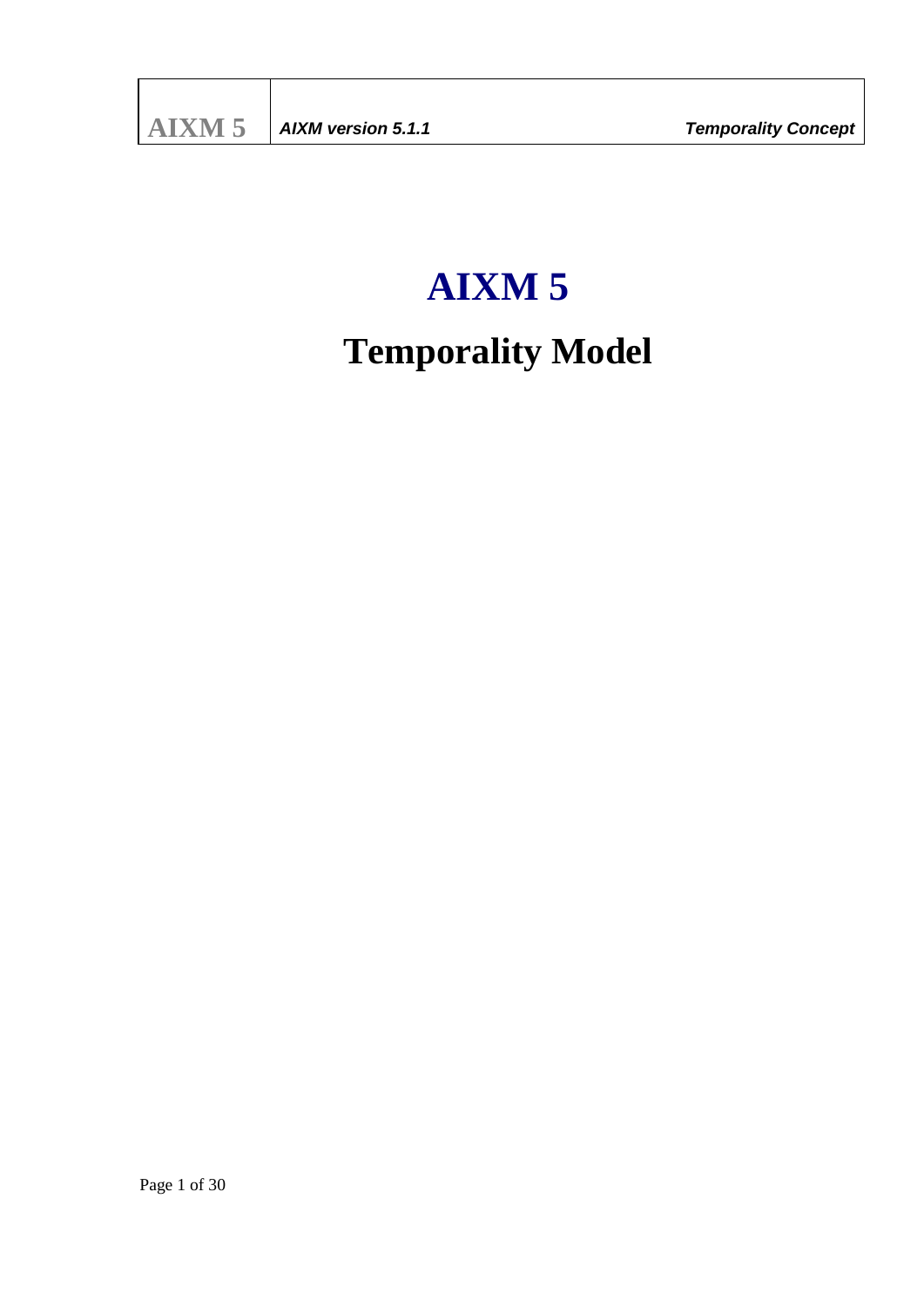# **Aeronautical Information Exchange Model (AIXM)**

*Copyright: 2019 - EUROCONTROL and Federal Aviation Administration*

*All rights reserved.*

*This document and/or its content can be download, printed and copied in whole or in part, provided that the above copyright notice and this condition is retained for each such copy.*

*For all inquiries, please contact:*

*Brian MURPHY - brian.murphy@faa.gov* 

*Eduard POROSNICU - eduard.porosnicu@eurocontrol.int*

| Part<br>Edition No. |          | Part Edition<br><b>Issue Date</b> | Part<br>Author  | Reason<br>for Change                                                                                                                                                                                                                                                                                                                                          |
|---------------------|----------|-----------------------------------|-----------------|---------------------------------------------------------------------------------------------------------------------------------------------------------------------------------------------------------------------------------------------------------------------------------------------------------------------------------------------------------------|
| 0.1                 | Draft    | 24 APR 2007                       | Design Team     | <b>Initial Draft</b>                                                                                                                                                                                                                                                                                                                                          |
| 0.2                 | Draft    | 04 JUN 2007                       | Design Team     | Updated after discussions in St. Louis<br>and Frankfurt.                                                                                                                                                                                                                                                                                                      |
| 0.3                 | Draft    | 10 JUN 2007                       | Design Team     | Updated after comments from AIXM FG<br>#8 Meeting and from Edna.                                                                                                                                                                                                                                                                                              |
| 0.4                 | Proposed | 15 JUL 2007                       | Design Team     | Removed "Static" Time Slices from the<br>model. Re-organised the presentation of<br>the different kinds of Time Slices.                                                                                                                                                                                                                                       |
| 0.5                 | Proposed | 12 NOV 2007                       | Design Team     | Clean-up for first public version.                                                                                                                                                                                                                                                                                                                            |
| 0.6                 | Proposed | 01 FEB 2010                       | Design Team     | Describe PropertiesWithSchedule<br>concept introduced in AIXM 5.1 (see<br>chapter 2.8)<br>Include UML diagrams from AIXM 5.1<br>model                                                                                                                                                                                                                         |
| 1.0                 | Released | 15 SEP 2010                       | Design Team     | Released version, to be used as<br>baseline for AIXM 5.1 implementations.                                                                                                                                                                                                                                                                                     |
| 1.1                 | Released | 06 FEB 2019                       | <b>AIXM CCB</b> | Content has been re-organised in order<br>to facilitate the reading for aeronautical<br>information domain experts. Minor<br>revisions and clarifications, in relation<br>with AIXM 5.1.1. New section dedicated<br>to temporality consistency rules.<br>Examples moved out of this document<br>and integrated in a reference<br>implementation / test suite. |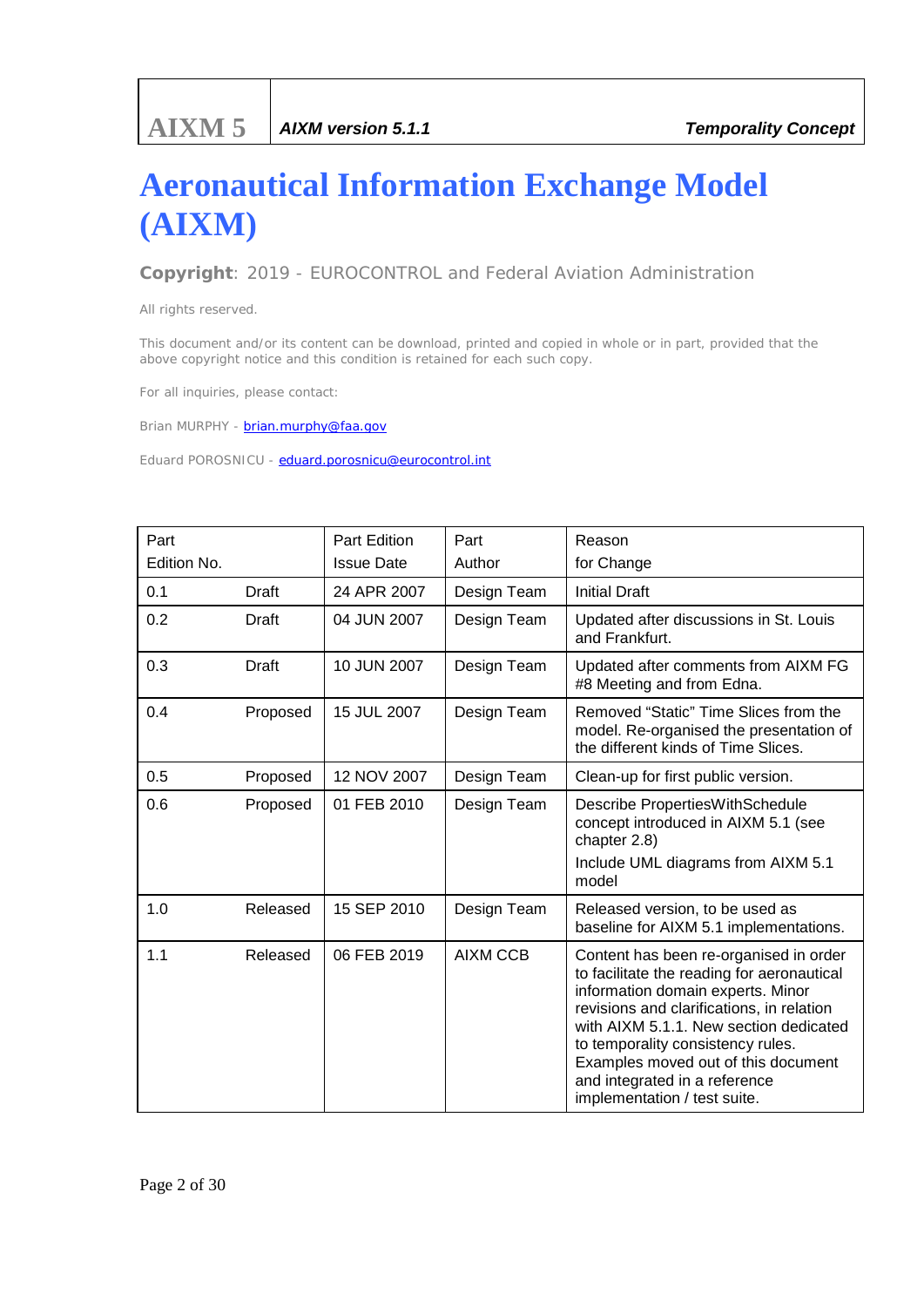# **Table of Contents**

# **Table of Contents**

| 1. |       |  |  |  |
|----|-------|--|--|--|
| 2. |       |  |  |  |
| 3. |       |  |  |  |
|    | 3.1   |  |  |  |
|    | 3.2   |  |  |  |
|    | 3.3   |  |  |  |
|    | 3.4   |  |  |  |
|    | 3.5   |  |  |  |
|    | 3.6   |  |  |  |
|    | 3.7   |  |  |  |
|    | 3.8   |  |  |  |
| 4. |       |  |  |  |
|    | 4.1   |  |  |  |
|    | 4.2   |  |  |  |
|    | 4.3   |  |  |  |
|    | 4.4   |  |  |  |
|    | 4.4.1 |  |  |  |
|    | 4.4.2 |  |  |  |
|    | 4.4.3 |  |  |  |
|    | 4.4.4 |  |  |  |
|    | 4.4.5 |  |  |  |
|    | 4.4.6 |  |  |  |
|    | 4.4.7 |  |  |  |
|    | 4.4.8 |  |  |  |
|    | 4.5   |  |  |  |
| 5. |       |  |  |  |
|    |       |  |  |  |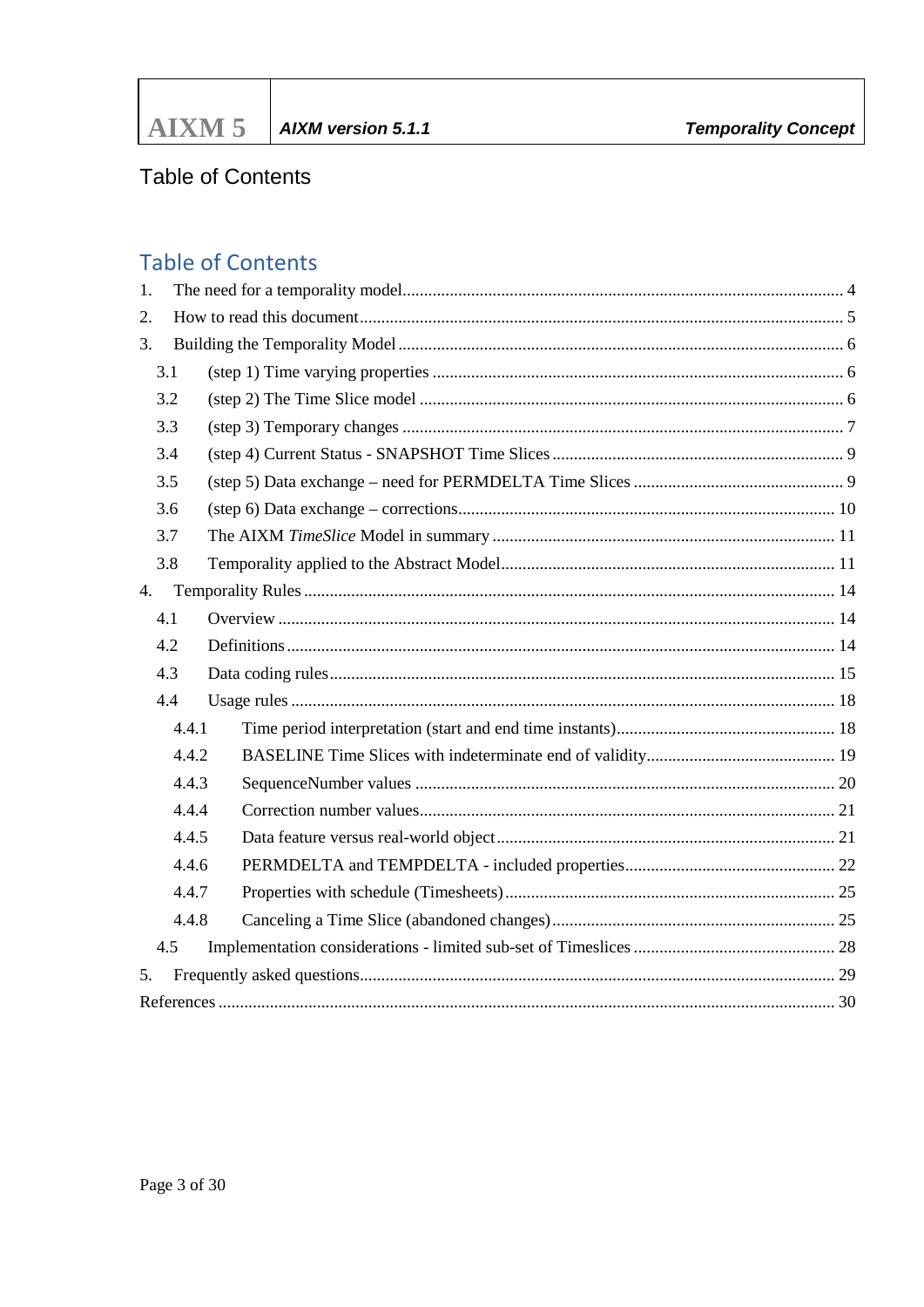# <span id="page-3-0"></span>**1. The need for a temporality model**

Time is an essential aspect in the aeronautical information domain, where change notifications are usually provided well in advance of their effective dates. Aeronautical information systems are requested to store and to provide both the current situation and the future changes. The expired information needs to be archived for legal investigation purposes.

For operational reasons, a distinction is usually made between:

- o *permanent changes* (the effect of which will last until the next permanent change or until the end of the lifetime of the feature) and
- o *temporary status* (changes of a limited duration that are considered to be overlaid on the permanent state of the feature). For example, systems that produce printed aeronautical documentation (AIP, charts) tend to ignore temporary status information; only the static data is represented on such printed products.

A temporary change includes the concepts of overlay and reversion. When the temporary change ends, the overlay no longer applies and the feature baseline data remains the only applicable information.

Note that, from an operational point of view, "temporary status" also includes the concept of "temporary features". However, from the AIXM point of view, temporary features are in no way different from normal features. The feature is created and withdrawn, just that the life span is shorter than usual.

In order to satisfy the temporal requirements of aeronautical information systems, AIXM must include an exhaustive temporality model, which enables a precise representation of the states and events of aeronautical features. In particular, this shall enable the development and the implementation of digital NOTAM. In this concept, the free text contained in a NOTAM message is replaced with structured facts, which enable the automated processing of the information.

A general temporal model needs to be uniformly applied to all aeronautical feature types and be abstracted from the task of modeling object properties. At the conceptual level, the model needs to describe the temporal evolution of the features, as they occur in the real world. This shall be done in compliance with the following rules:

- o Completeness all temporal states must be representable;
- o Minimalism use of minimal number of elements;
- o Consistency no reuse of elements with different meaning;
- o Context-free meaning of (atomic) elements independent of context; no functional dependency of (atomic) elements at the data encoding level;

The data exchange specification shall support the conceptual temporality model. In addition, convenience elements ("views") may be introduced in the data exchange specification in order to facilitate the operations. This means that the data exchange specification may deviate from the "minimalism" rule.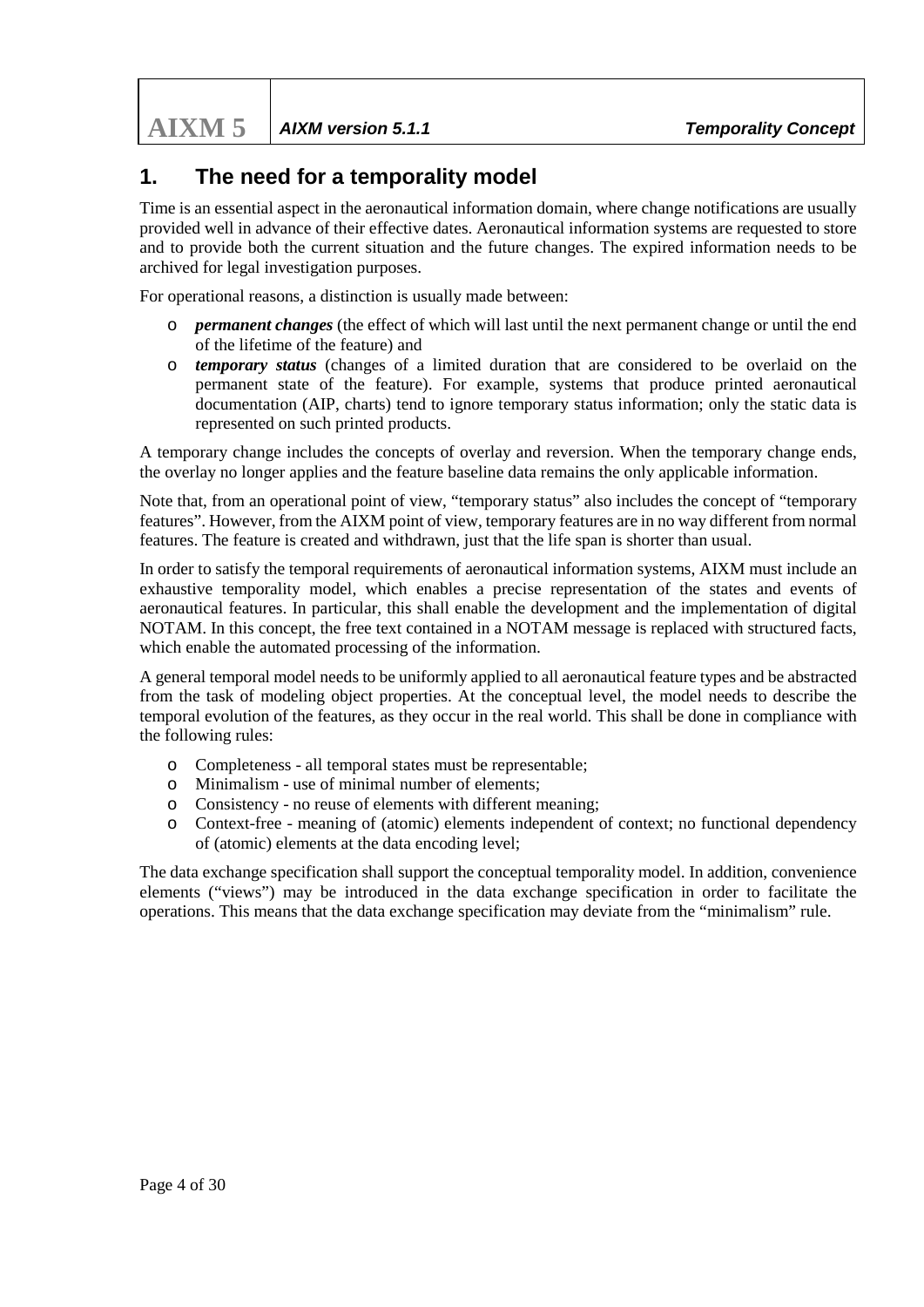**AIXM 5** *AIXM version 5.1.1 Temporality Concept*

# <span id="page-4-0"></span>**2. How to read this document**

Aeronautical information domain experts are suggested to start by reading the [Temporality Use Cases](https://ext.eurocontrol.int/aixm_confluence/display/AC/Temporality+Use+Cases) section on the AIXM website, which provides an exhaustive set of examples of temporality use cases. It includes both regular situations (such as new feature, changed properties, withdrawn feature, etc.) and exceptional situations (such as postponed change, cancelled withdraw, etc.). Those examples shows how "time slices" are used for encoding the states and the changes that occur in the lifetime of an aeronautical information feature.

The "time slices" concept is at the heart of the AIXM Temporality Model. If interested in more technical aspects of the Temporality Concept, domain experts should also read the chapters 3 and 4, which explain how the reasons for the "time slice" approach and provide detailed usage rules.

System developers are suggested to read the document in the full sequence order of the chapters, while also looking at the coding examples provided in th[e Temporality Use Cases](https://ext.eurocontrol.int/aixm_confluence/display/AC/Temporality+Use+Cases) section on the AIXM website:

- Chapter 3 explains the time slice concept starting from the operational needs of the aeronautical information domain;
- Chapter 4 provides a summary of the AIXM temporality model, together with usage rules and data verification rules;
- Chapter 5 contains some frequently asked questions and their answers.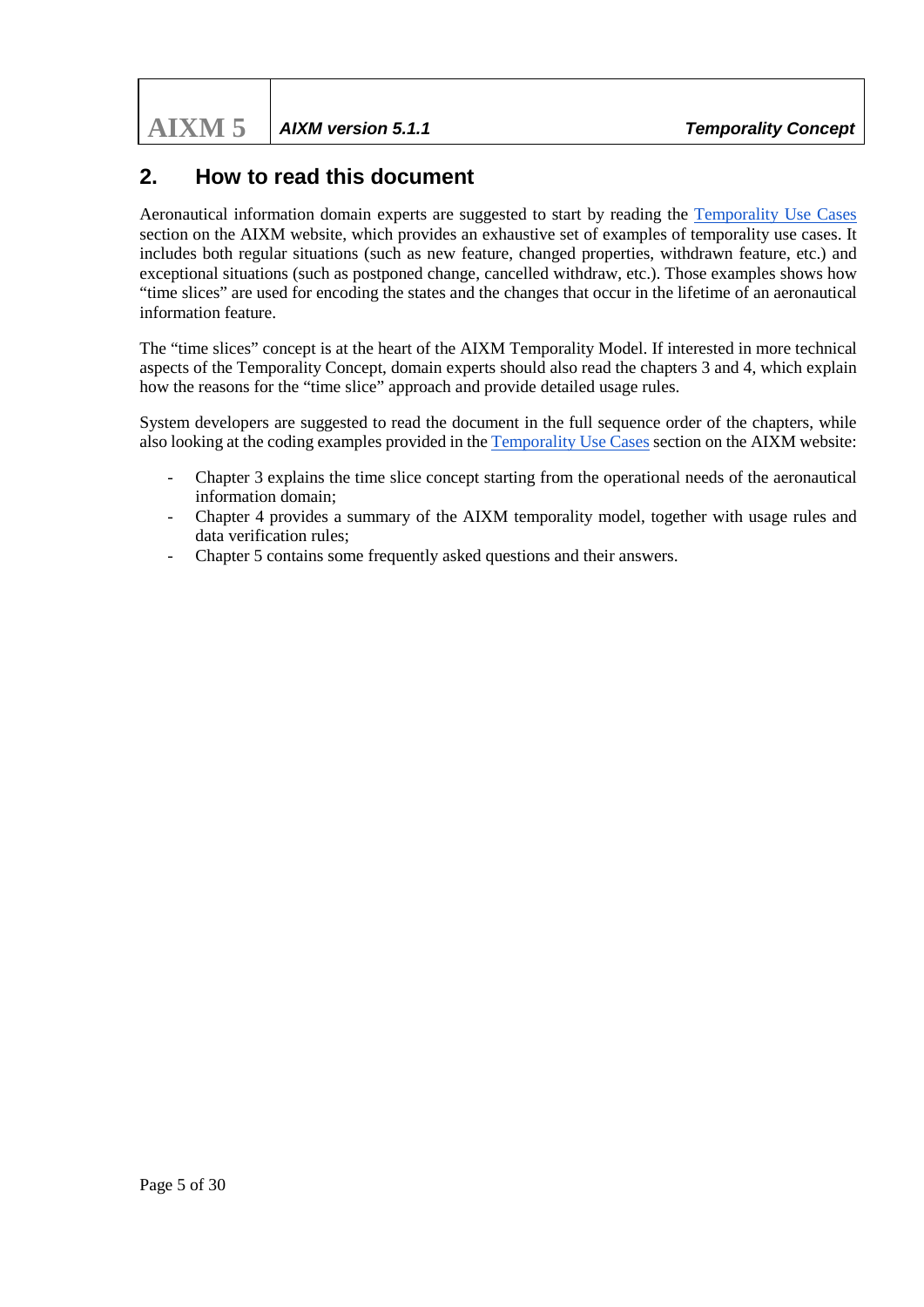**AIXM 5** *AIXM version 5.1.1 Temporality Concept*

# <span id="page-5-0"></span>**3. Building the Temporality Model**

In order to explain the AIXM Temporality Model, this chapter follows a step-by-step approach, in which the elements that compose this model are added progressively in order to satisfy the operational needs of the aeronautical information domain.

# <span id="page-5-1"></span>**3.1 (step 1) Time varying properties**

There are two levels at which aeronautical feature instances are affected by time:

- o Every feature has a start of life and an end of life;
- o The properties of a feature can change within the lifetime of the feature; this includes the possibility for a property to have a null value for certain periods.

The start of life and the end of life may also be considered as feature properties (attributes). This gives the following high-level list of properties for any AIXM feature:

- o a global unique identifier;
- o the start of life (date and time);
- o the end of life (date and time);
- o attributes and associations that qualify, quantify or relate in some form that feature.

#### **It is considered that any feature property may change in time, except for the global unique identifier. This is a key principle of the AIXM Temporality model.**

The first step in the construction of the AIXM temporality model is represented by the diagram below, which shows the values of a features' properties (P1, P2, ... P5) along a timeline.



*Figure 1 – Time varying properties*

# <span id="page-5-2"></span>**3.2 (step 2) The Time Slice model**

The temporality model adopted by AIXM describes feature events and states. A state is the feature property set valid over a time period. According to the GML standard [OGC 07-036] section 14.5.3 "*States are captured by time-stamped instances of a feature*".

An event is a change of one or more feature properties, which is defined in the GML standard as "*an action that occurs at an instant or over an interval of time*". In the diagram below events are located at the vertical cuts while states are represented as the feature property set between events.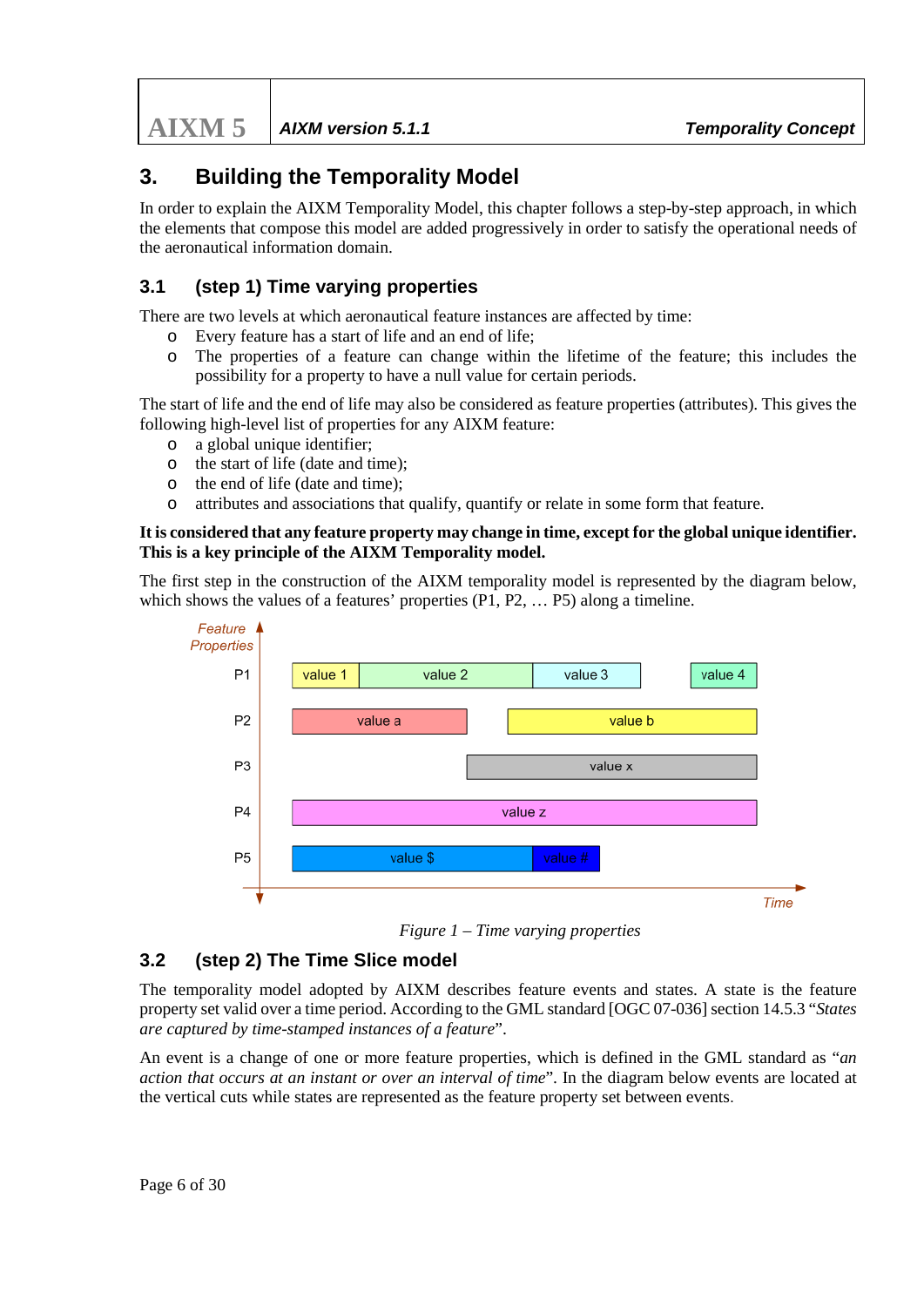



In order to describe the feature properties during states and events, the time varying properties of every AIXM feature are encapsulated in a container called "AIXM TimeSlice".

The history of the feature is described with "state" Time Slices, each containing the values of the time varying properties between two consecutive changes (events). Each Time Slice has specified validity period and one constant value for each property. In an UML diagram, the basic Time Slice concept is represented as below:



*Figure 3 – AIXMFeatureTimeSlice*

There exist several possible TimeSlices types, as detailed in the following sections.

# <span id="page-6-0"></span>**3.3 (step 3) Temporary changes**

Aeronautical features may be affected by temporary events, such as a navaid being out of service, a runway being closed, a restricted area becoming active, etc. All such events generate temporary changes in the values of one or more feature properties. This includes the possibility to temporarily give a value to a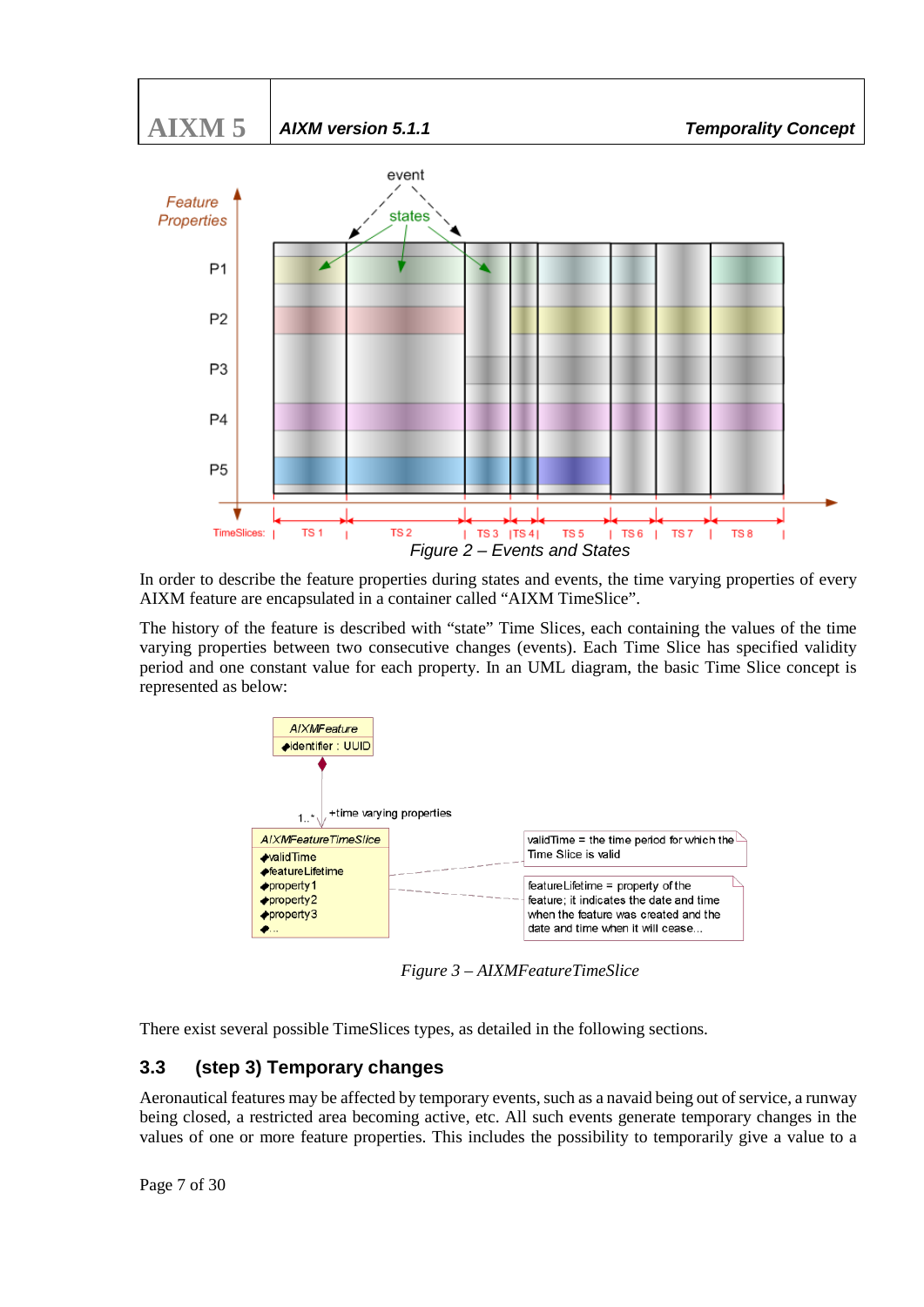property that does not have baseline value or to temporarily remove a baseline value. At the end of the temporary event, the values of these properties remain the ones provided by the baseline TimeSlice.

In order to model temporary events, the basic temporality model previously defined in this document needs to be refined by differentiating between two kinds of Time Slices:

- *Baseline* = a kind of Time Slice that describes the feature state (the set of all features' properties) as result of a permanent change.
- *Temporary* = a kind of Time Slice that describes the transitory overlay of a feature state during a temporary event.

From the "payload" point of view, there exists an essential difference between Baseline and Temporary Time Slices:

- A Baseline Time Slice includes the values of all time varying feature properties that are defined for the time of validity of the Time Slice; for example, in the diagram below, TS2 will include the values of p1, p2, p4 and p5;
- A Temporary Time Slice includes just the values of the properties that are temporarily changed; for example, in the diagram below, TS "temp" will include just p4="value w". For this reason, temporary Time Slices are called "Temporary Delta" Time Slices.

*Note*: a temporary change could also consist in a feature property becoming temporarily undefined (no value). For this purpose, feature properties can also get a 'nil' value.



*Figure 4 - Baseline and Temporary TimeSlices*

One reason for temporary Time Slices to contain strictly the modified properties is to avoid creating dependencies between temporary events running in parallel. **It is a key principle of the model that only the affected properties are included in Temporary Delta Time Slices.**

With regard to the UML model, as the Temporary Delta Time Slices need to be distinguished from the baseline ones, an additional attribute is necessary in the AIXMFeatureTimeSlice class. This attribute is named "interpretation" and indicates the type of Time Slice - BASELINE (Baseline) or TEMPDELTA (Temporary), as shown in the figure below.

Page 8 of 30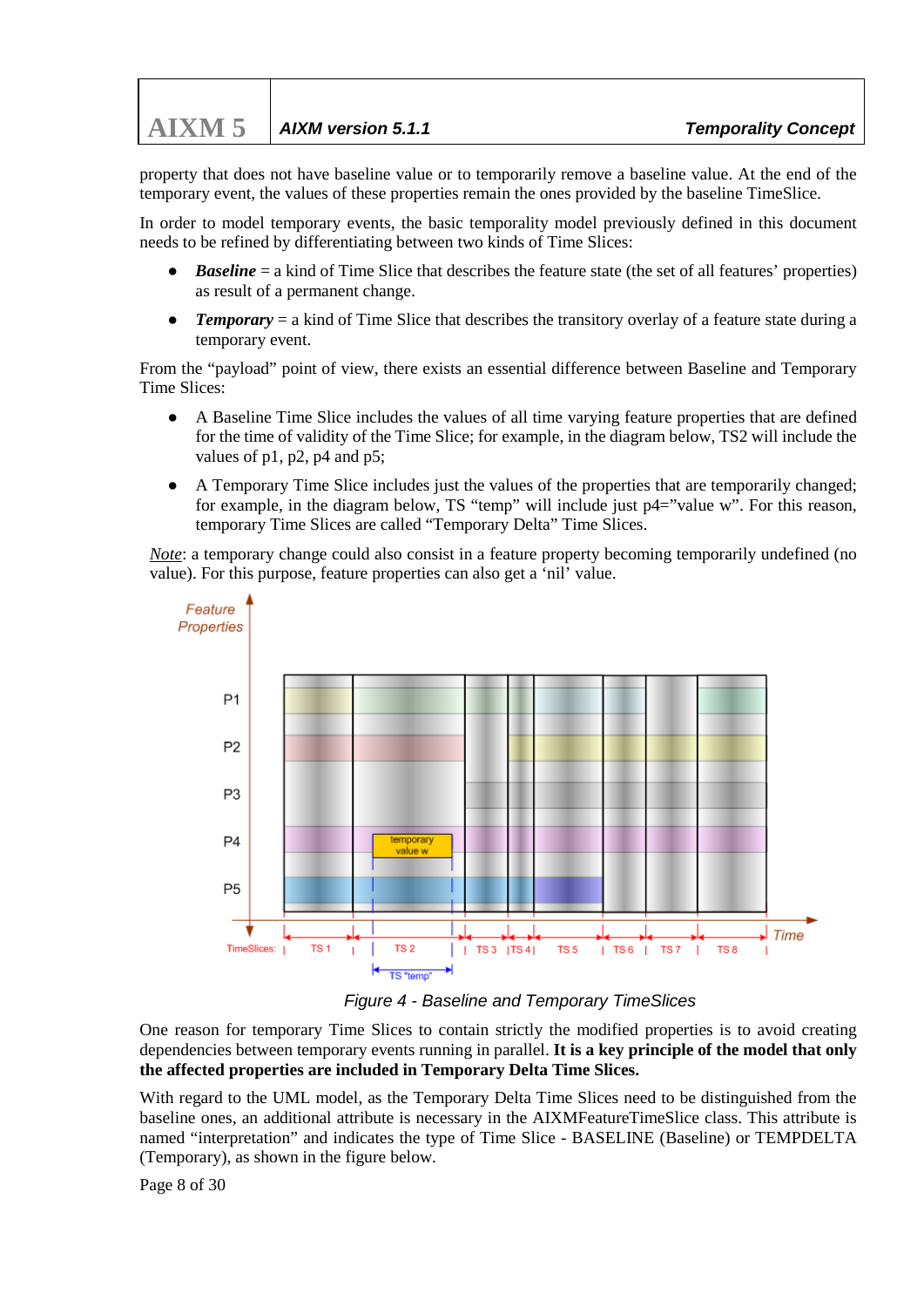

*Figure 5 – FeatureTimeSlice with "interpretation" property*

The essential benefit brought by TEMPDELTA Time Slices is that they enable the encoding of "digital NOTAM". A TEMPDELTA Time Slice will contain the values of all feature properties that are overlaying for a limited time period the baseline values.

The temporality model described up to this point complies with the rules for completeness, minimalism, consistency and context-free mentioned in Chapter 1. Using BASELINE and TEMPDELTA Time Slices, it is possible to describe the temporal evolution of the time varying properties of aeronautical features, covering both permanent states and temporary events.

# <span id="page-8-0"></span>**3.4 (step 4) Current Status - SNAPSHOT Time Slices**

The model with only BASELINE and TEMPDELTA TimeSlice types lacks the possibility to communicate the current status of a feature, which results when merging the baseline data with any temporary data that is effective at that moment in time. In order to reply to a query that requests the information on a feature at a point in time, an additional kind of Time Slice is included in the model. This is named "SNAPSHOT" and will carry the result of merging the effective BASELINE information with all overlaying TEMPDELTA that are effective at that moment in time. Typically, a SNAPSHOT Time Slice will have a Time Instant as validTime.

 $SNAPSHOT = A$  kind of Time Slice that describes the state of a feature at a time instant, as result of combining the valid BASELINE Time Slice at that time instant with all eventual valid TEMPDELTA Time Slices at the same time instant.

Note that for a SNAPSHOT, the sequenceNumber and the correctionNumber (see section 3.6 further in this document) properties shall be left empty.

# <span id="page-8-1"></span>**3.5 (step 5) Data exchange – need for PERMDELTA Time Slices**

Although the complete lifetime of a feature can be encoded using only BASELINE and TEMPDELTA Time Slices, a Time Slice that represents permanent change events is also introduced in the model, for convenience. This will be called Permanent Delta (PERMDELTA).

**PERMDELTA** = A kind of Time Slice that describes the difference in a feature state as result of a permanent change.

The *end of life can now be communicated with a PERMDELTA Time Slice in which the featureLifetime/endPosition gets a value*. Symmetrically, the start of life can also be communicated with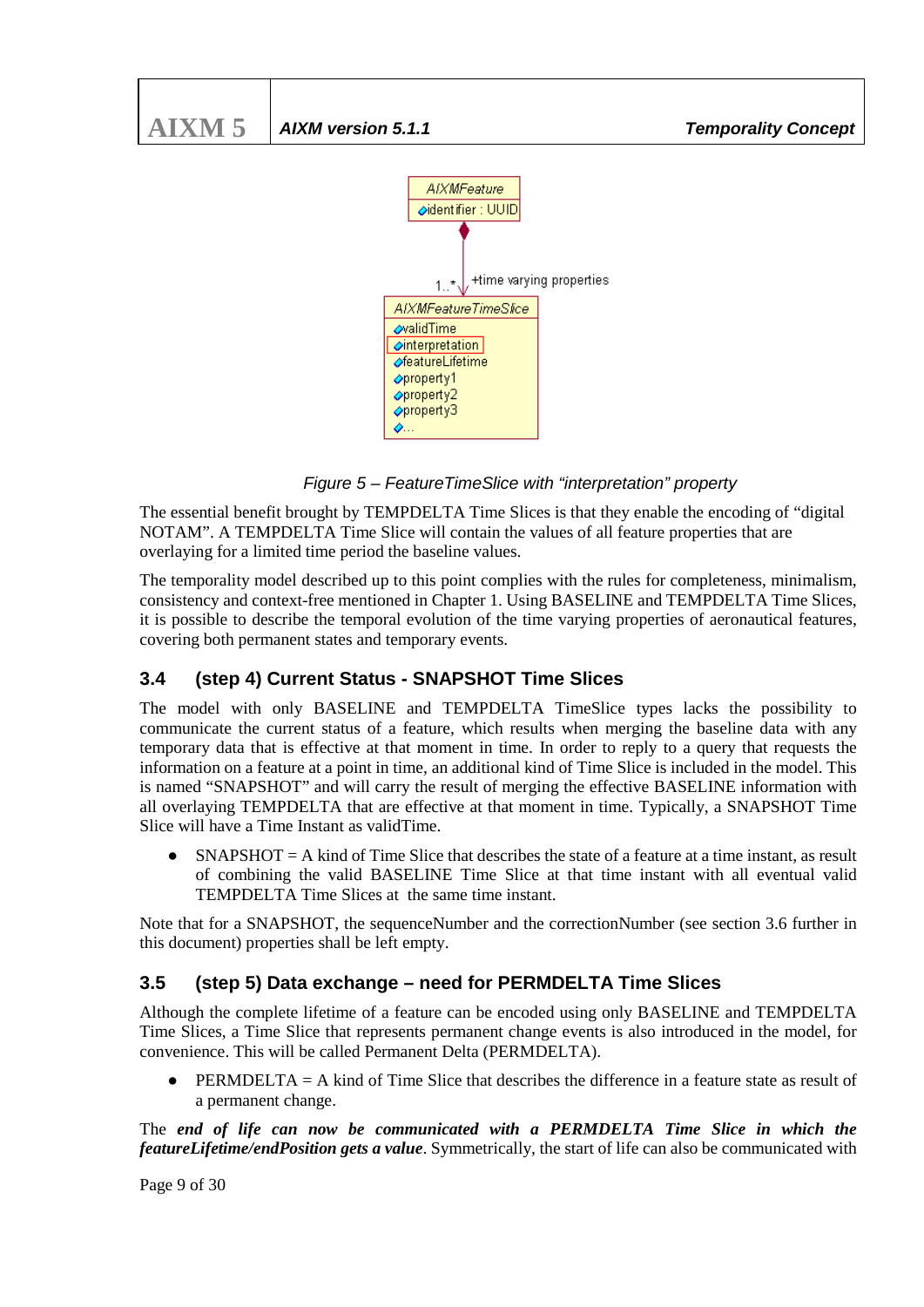| $\text{AIXM}$ 5   AIXM version 5.1.1 |
|--------------------------------------|

a PERMDELTA Time Slice, in which the featureLifetime/startPosition property and the other feature properties get their initial values. Being modeled as formal events, the start of life and the end of life can be postponed or advanced (this requires a mechanism for updating an 'event' Time Slice, which will be discussed later in this paper).

A second advantage of PERMDELTA Time Slices is that it gives the possibility to explicitly indicate the properties that are changed at the time of validity of the TimeSlice. The data provider is the best positioned to know the list of changed properties and the PERMDELTA Time Slice gives the possibility to communicate this information to interested clients. This facilitates the implementation of systems that are not interested in changes of certain feature properties. For example, charting applications - a PERMDELTA affecting properties that do not appear on the chart could be ignored.

From a conceptual point of view, a PERMDELTA Time Slice occurs at the edge between any two consecutive BASELINE Time Slices and it contains values strictly for the changed properties.



Figure 6 shows the four types of TimeSlice that are part of the AIXM temporality Concept

*Figure 6 – The four types of TimeSlices*

#### <span id="page-9-0"></span>**3.6 (step 6) Data exchange – corrections**

In the aeronautical world, we need to communicate information about events that are planned to take place in future. Inevitably, the reality might be different from the initial planning and it might be necessary to update the already communicated information.

As in AIXM the properties of a feature are encapsulated in Time Slices, this means that we need a mechanism for updating/correcting a previously communicated feature Time Slice. First, a key is necessary for the identification of the Time Slice concerned. For this purpose, a *"sequenceNumber"*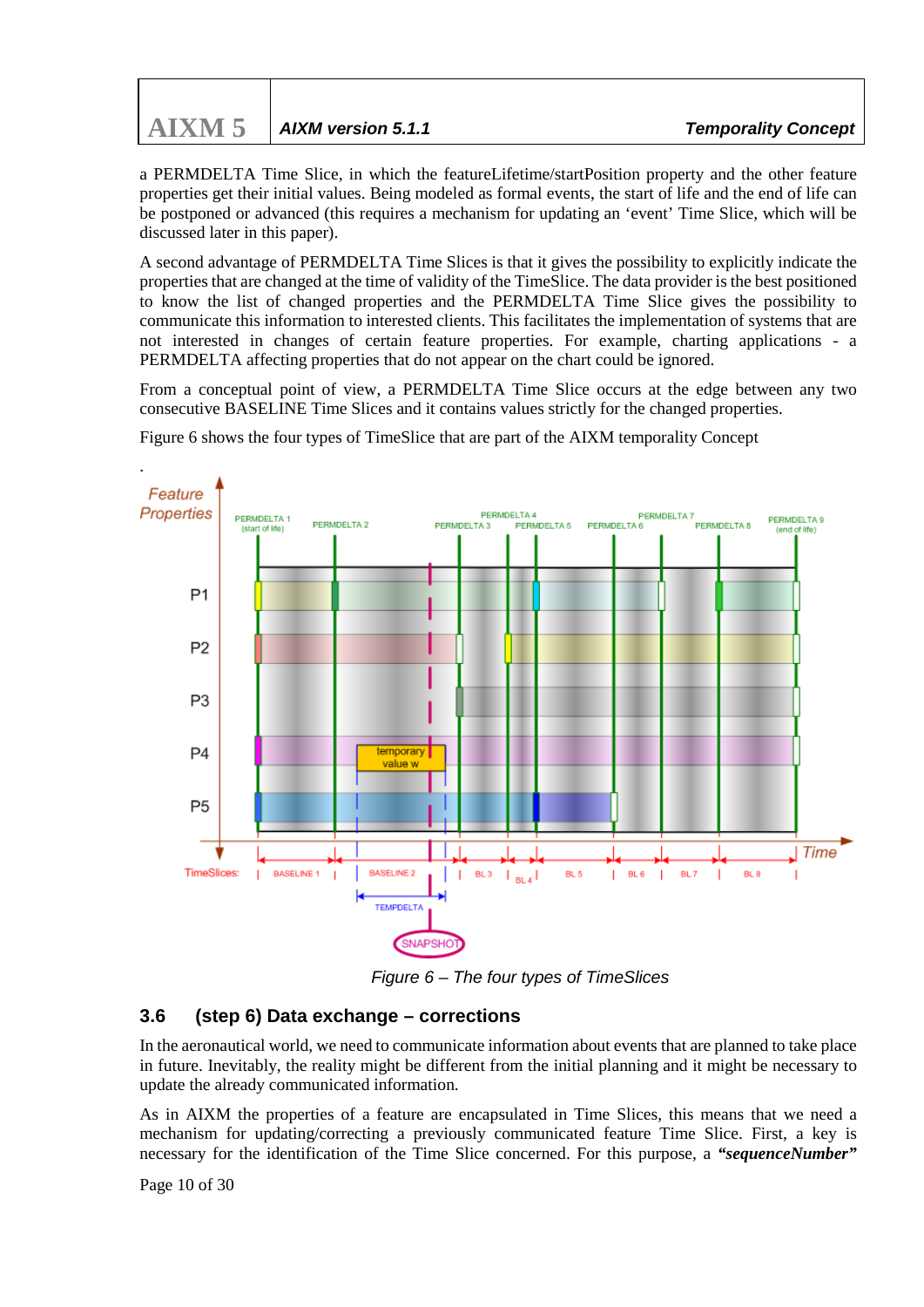**AIXM 5** *AIXM version 5.1.1 Temporality Concept*

*attribute is introduced in the model, playing the role of unique identifier for each Time Slice* inside a feature. Then, a "*correctionNumber*" is used in order to sort the eventual corrections in their chronological order (see Figure 7 in the next section).

If necessary to correct a previously communicated Time Slice, an update of the Time Slice will be provided, having the same sequence number but a higher correction number. As a consequence, if there exist more than one Time Slice with the same sequence number related to a given feature, the one with the highest correction number will be considered as "valid" (meaning usable by a consumer system), the other ones as "invalid" (thus not to be used).

The sequenceNumber does not play any ordering role, it is just an identifier, allowing to indicate which previous TimeSlice (with the same interpretation and that belongs to the same feature) is superseded by a "correction" Time Slice.

# <span id="page-10-0"></span>**3.7 The AIXM** *TimeSlice* **Model in summary**

The UML representation of the final AIXM 5 Feature Time Slice model is provided below:



*Figure 7 – Complete AIXMFeatureTimeSlice model*

The following Time Slice types are used in the AIXM:

- o *BASELINE = a kind of Time Slice that describes the feature state (the set of all feature's properties) as result of a permanent change.*
- o *PERMDELTA = A kind of Time Slice that describes the difference in a feature state as result of a permanent change.*
- o *TEMPDELTA = a kind of Time Slice that describes the transitory overlay of a feature state during a temporary event.*
- o *SNAPSHOT = A kind of Time Slice that describes the state of a feature at a time instant, being the result of the combination of the valid BASELINE Time Slice for the same time instant with all eventual valid TEMPDELTA Time Slices for the same time instant.*

It shall be noted that the AIXM TimeSlice model is based on the "append only" principle. AIXM TimeSlices cannot be deleted or modified. Instead, they are superseded by other TimeSlices, which have the same sequenceNumber and higher correction numbers. It is the responsibility of the AIXM data sources to ensure the temporal coherence of the TimeSlice information. It shall also be kept in mind that the sequenceNumber does not play any ordering role, it is only a unique identifier.

# <span id="page-10-1"></span>**3.8 Temporality applied to the Abstract Model**

The AIXM UML model contains a set of abstract classes that are used as templates for the features and objects defined in AIXM. When applying the Time Slice concept, as described in this document, this

Page 11 of 30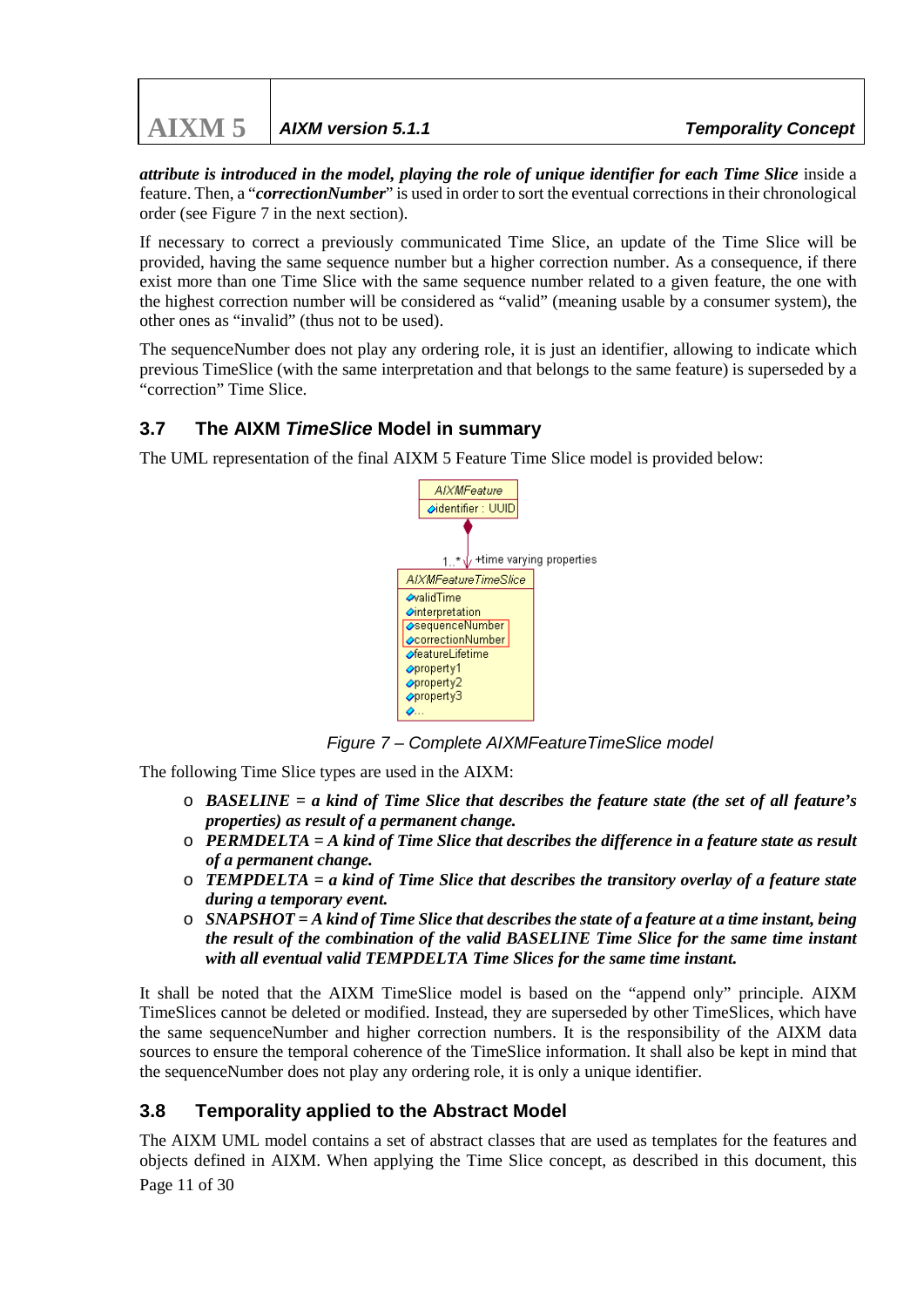

would trigger the split of every UML class that represents a feature into a main class and a "FeatureTimeSlice" class, as shown in the following diagram.



*Figure 15 - Model expanded with explicit TimeSlice classes*

The UML diagram shows how each and every <<feature>> inherits from the abstract AIXMFeature class. The concrete features are described by TimeSlices which have properties. The TimeSlice inherits from the abstract AIXMFeatureTimeSlice class.

The diagram also shows that each AIXM Feature may have FeatureMetadata and each TimeSlice may have FeatureTimeSliceMetadata. Finally, each TimeSlice may contain an Extension. The Extension mechanism allows each user of AIXM 5 to define and use his own specific attributes and classes, in addition to the core AIXM ones.

Page 12 of 30 The diagram above is quite complex. If applied to the whole set of AIXM classes, it might undermine the readability of the UML diagrams, as a separate "TimeSlice" class and the necessary associations would have to be added for each  $\leq$  feature $\geq$  class. **Therefore, the design team of the AIXM 5 model has**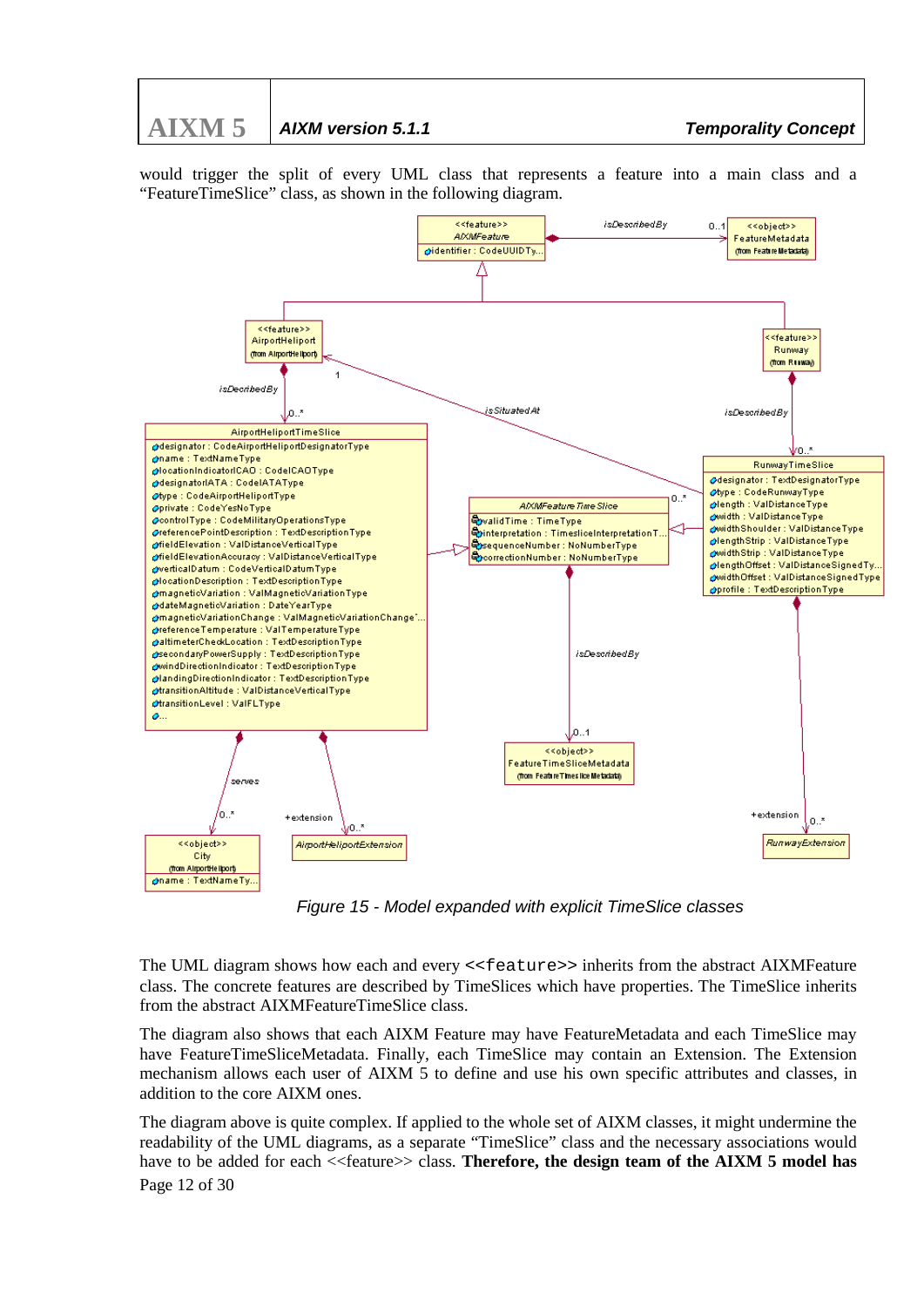**decided to provide a simplified AIXM UML model, without visible inheritance of all features from the abstract AIXMFeature and without visible** *SomeFeature***TimeSlice classes**. However, the split and into SomeFeatureTimeSlice classes is assumed to exist and it is applied when converting from the UML model to the XML Schema of AIXM.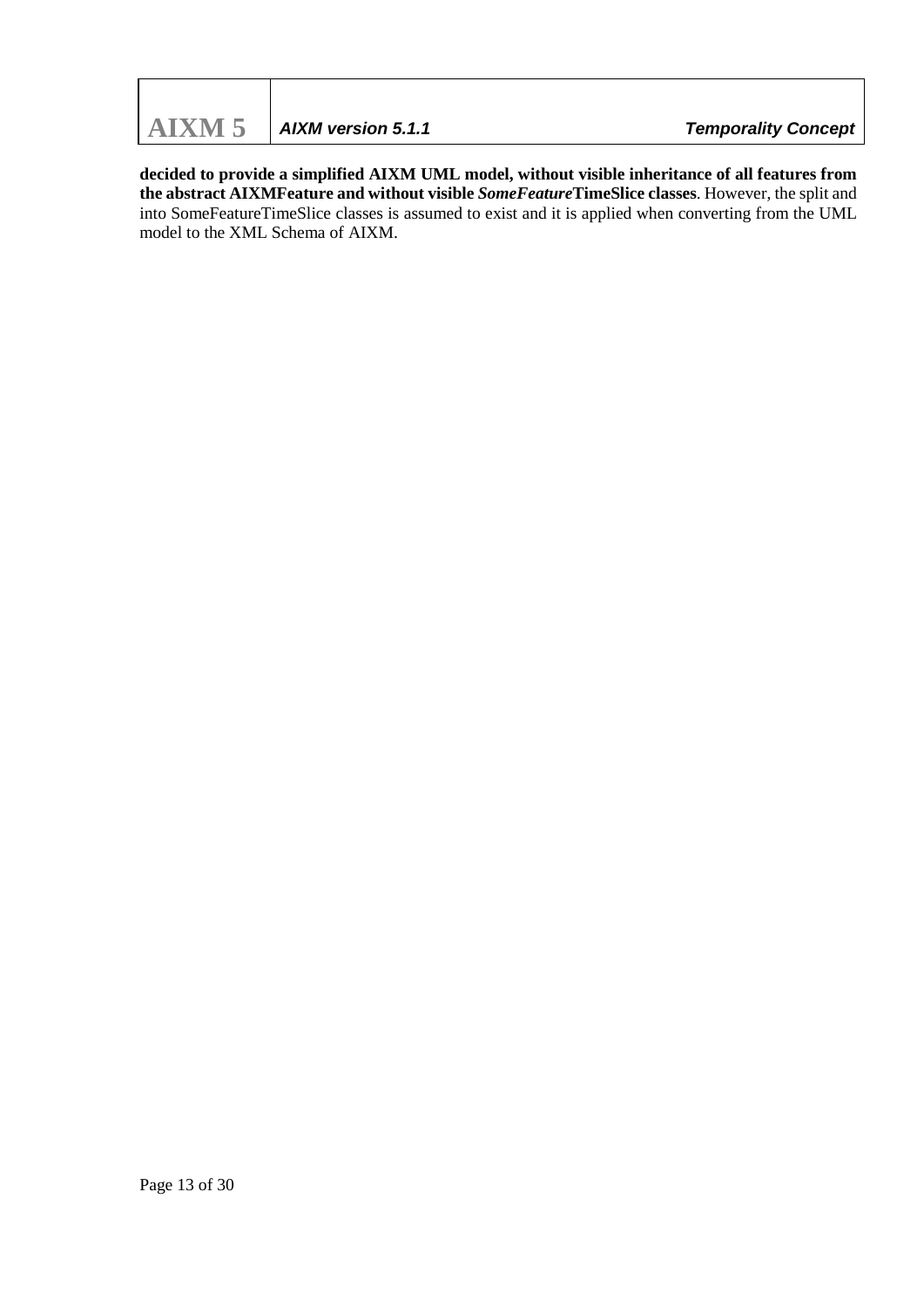# <span id="page-13-0"></span>**4. Temporality Rules**

### <span id="page-13-1"></span>**4.1 Overview**

The essence of the AIXM Temporality concept is summarised in the following UML class diagram.

All properties (attributes and associations) of a feature are encapsulated in a TimeSlice that has a timestamp, which can be a time instant or a time period. Every feature has a "featureLifetime" property, which models that start and end of life of an aeronautical information feature.

The only feature property that is situated outside the TimeSlice and cannot have a start/end of validity is the gml:identifier.

AIXM TimeSlices model supports the coding of both feature states and feature events. The type of TimeSlice is specified by the "interpretation" attribute:

- (state) BASELINE TimeSlices are valid for a time period and provide the static information - reference values for each property for this time period;
- (event) TEMPDELTA TimeSlices are valid also for a time period and provide the dynamic information - temporary values for some properties
- (state) SNAPSHOT TimeSlices are valid at a time instant and provide the status at that moment in time by merging the BASELINE values with the eventual TEMPDELTA values

![](_page_13_Figure_11.jpeg)

● (event) PERMDELTA TimeSlices are valid at a time instant and provide the difference between two consecutive BASELINE.

In order to enable the provision of corrections to previously provided data, each AIXM TimeSlice includes:

- a sequence Number, which plays the role of unique identifier for a TimeSlice, in the context of the AIXM feature to which it belongs;
- a correctionNumber, which indicates the order in which the corrections have been applied, in case several TimeSlices have the same interpretation and sequenceNumber - the feature TimeSlice with the highest correctionNumber value is considered the only valid one.

The TimeSlice types mentioned above and the sequence/correction number are primarily intended for coding released information. The coding of potential ("what if") information would probably require additional properties and/or lists of values, which are not included in the current AIXM Temporality Concept.

#### <span id="page-13-2"></span>**4.2 Definitions**

The following terms are used in relation with the TimeSlice temporality model:

Page 14 of 30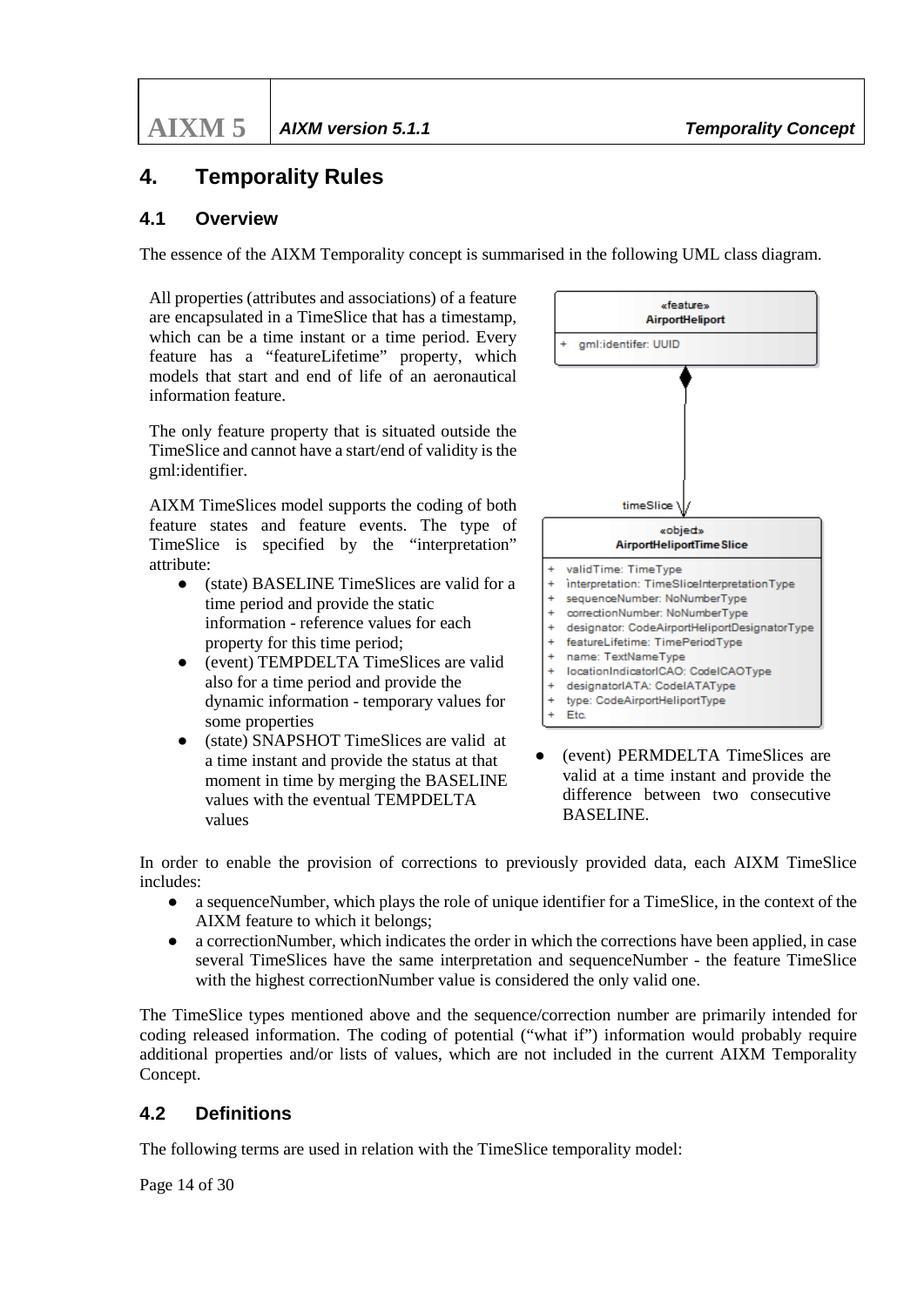# **AIXM 5** *AIXM version 5.1.1 Temporality Concept*

- *correction TimeSlice* = *designates the TimeSlice that has the same sequenceNumber and a higher correctionNumber than another TimeSlice of the same feature and having the same interpretation value*
- *valid TimeSlice* = *designates* either the single TimeSlice or the one with the highest *correctionNumber between the TimeSlices with the same interpretation and with the same sequenceNumber.*
- *active TimeSlice = designates the TimeSlice that has its beginPosition at or before the current system date/time and the endPosition after the current system date/time or an indeterminate endPosition*

# <span id="page-14-0"></span>**4.3 Data coding rules**

The AIXM temporality concept, as summarised above and as described in the previous chapters, implies a number of rules for the content of the various types of feature Time Slices. In order to enable the verification of AIXM data sets for compliance, the Temporality Concept rules are explicitly provided in this chapter. A more structured description of these rules is included in the general set of AIXM Business Rules, as provided for each AIXM version, using the Semantics of Business Vocabulary and Business Rules (SBVR) standard.

#### **Editorial conventions**

- *shall* = when used in this Chapter, it indicates a rule, which must be applied by all AIXM implementations in order to ensure a minimal level of interoperability.
- $should = when used in this Chapter, it indicates a recommendation, which is meant to facilitate$ the interoperability of various AIXM implementations. Recipients of AIXM data expect to receive both data which complies and data which does not comply with the recommendation.

| <b>Rule Id</b> | <b>Title</b>                            | <b>Description</b>                                                                                                                                                                  |
|----------------|-----------------------------------------|-------------------------------------------------------------------------------------------------------------------------------------------------------------------------------------|
| TS_001         | <b>BASELINE</b> - always<br>time period | Each BASELINE TimeSlice shall have valid Time. TimePeriod or no<br>validTime.                                                                                                       |
|                |                                         | <i>Justification:</i> basic rule of the temporality concept. With regard to the<br>situations where validTime is empty, see section "Canceling a Time Slice<br>(abandoned changes)" |
| TS_002         | PERMDELTA -<br>always time instant      | Each PERMDELTA TimeSlice shall have valid Time. TimeInstant or no<br>validTime.                                                                                                     |
|                |                                         | <b>Justification:</b> basic rule of the temporality concept. With regard to the<br>situations where validTime is empty, see "Canceling a Time Slice<br>(abandoned changes)"         |
| TS_003         | TEMPDELTA-<br>always time period        | Each TEMPDELTA TimeSlice shall have valid Time. TimePeriod or no<br>validTime.                                                                                                      |
|                |                                         | <b>Justification:</b> basic rule of the temporality concept. With regard to the<br>situations where validTime is empty, see "Canceling a Time Slice<br>(abandoned changes)"         |
| TS 004         | SNAPSHOT - always<br>time instant       | Each SNAPSHOT TimeSlice shall have validTime.TimeInstant.                                                                                                                           |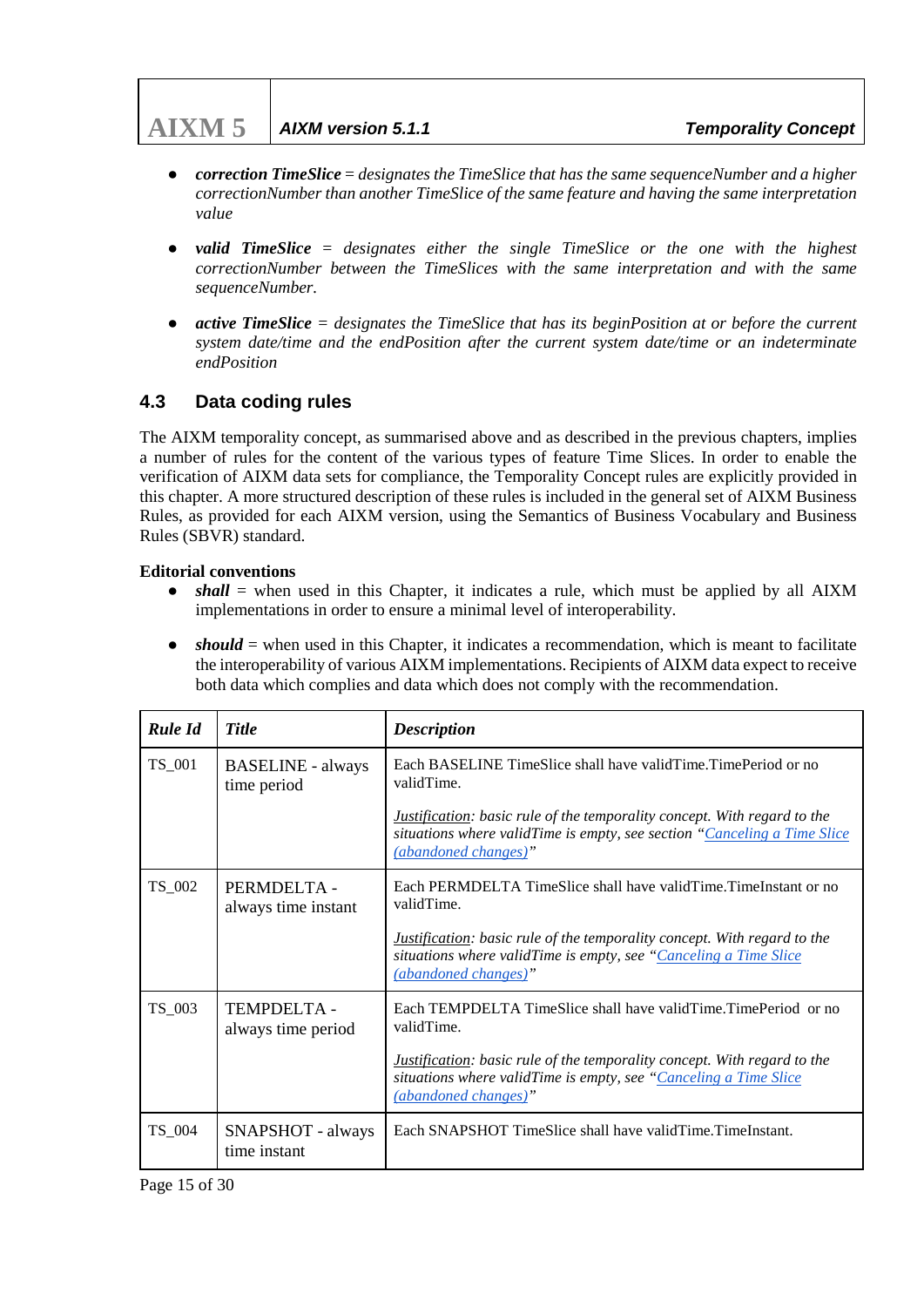| AIXM 5 | AIXM version 5.1.1 |
|--------|--------------------|

|        |                                                                                      | Note: For technical reasons, some systems calculate the SNAPSHOT in<br>advance for time periods. See OGC 12-027r3 WFS Temporal Extension.                                                                                                                                                                                                                                                             |
|--------|--------------------------------------------------------------------------------------|-------------------------------------------------------------------------------------------------------------------------------------------------------------------------------------------------------------------------------------------------------------------------------------------------------------------------------------------------------------------------------------------------------|
| TS_005 | Timeslice (excluding<br>Snapshot) - unique<br>interpretation/sequenc<br>e/correction | TimeSlices of the same feature and with the<br>Two<br>same<br>interpretation value (BASELINE, PERMDELTA, TEMPDELTA) shall<br>not have the same combination of sequenceNumber and<br>correctionNumber.<br>Justification: basic rule of the temporality concept. A duplicate would<br>mean conflicting information as there is no other indication about which<br>Time Slice is the valid one.          |
| TS_006 | SNAPSHOT - no<br>sequence and<br>correction                                          | A SNAPSHOT TimeSlice shall not have assigned correctionNumber and<br>sequenceNumber values.<br>Justification: basic rule of the temporality concept. A SNAPSHOT is not<br>expected to be corrected, therefore no need for sequence and correction<br>numbers.                                                                                                                                         |
| TS_007 | Timeslice (excluding<br>Snapshot) -<br>correctionNumber<br>recommended               | TimeSlices with interpretation value BASELINE, PERMDELTA, or<br>TEMPDELTA) should have a not null correctionNumber.<br><b>Justification:</b> This would simplify the sorting algorithm in order to identify<br>the valid TimeSlice, as an empty correctionNumber would otherwise need<br>special treatment.                                                                                           |
| TS_008 | Timeslice - '0' not for<br>a real correction                                         | If a TimeSlice has correctionNumber equal-to '0', then another TimeSlice<br>of the same feature and with the same interpretation value (BASELINE,<br>PERMDELTA, TEMPDELTA) shall not have a null correctionNumber.<br>Justification: according to the usage rules, an empty correctionNumber is<br>assumed to be treated as value "0" by the sorting algorithms that identify<br>the valid TimeSlice. |
| TS_009 | <b>Valid BASELINE</b><br>cannot overlap                                              | Valid BASELINE TimeSlices of the same feature shall not have<br>overlapping or intersecting validTime periods.<br>Justification: basic rule of the temporality concept. Otherwise, the<br>baseline status could not be determined.                                                                                                                                                                    |
| TS_010 | Valid PERMDELTA<br>cannot overlap                                                    | Valid PERMDELTA TimeSlices of the same feature shall not have the<br>same TimeInstant.<br>Justification: basic rule of the temporality concept, as the PERMDELTA<br>is defined as the difference between two consecutive BASELINE.                                                                                                                                                                    |
| TS_011 | Valid TEMPDELTA<br>cannot overlap on<br>same property                                | Valid TEMPDELTA TimeSlices of the same feature shall not have<br>overlapping or intersecting validTime periods and modify the same<br>property.<br><b>Justification:</b> the current NOTAM practice forbids two NOTAM to refer<br>to the same subject/condition. Also, it becomes complicated to identify the<br>actual value of the property.                                                        |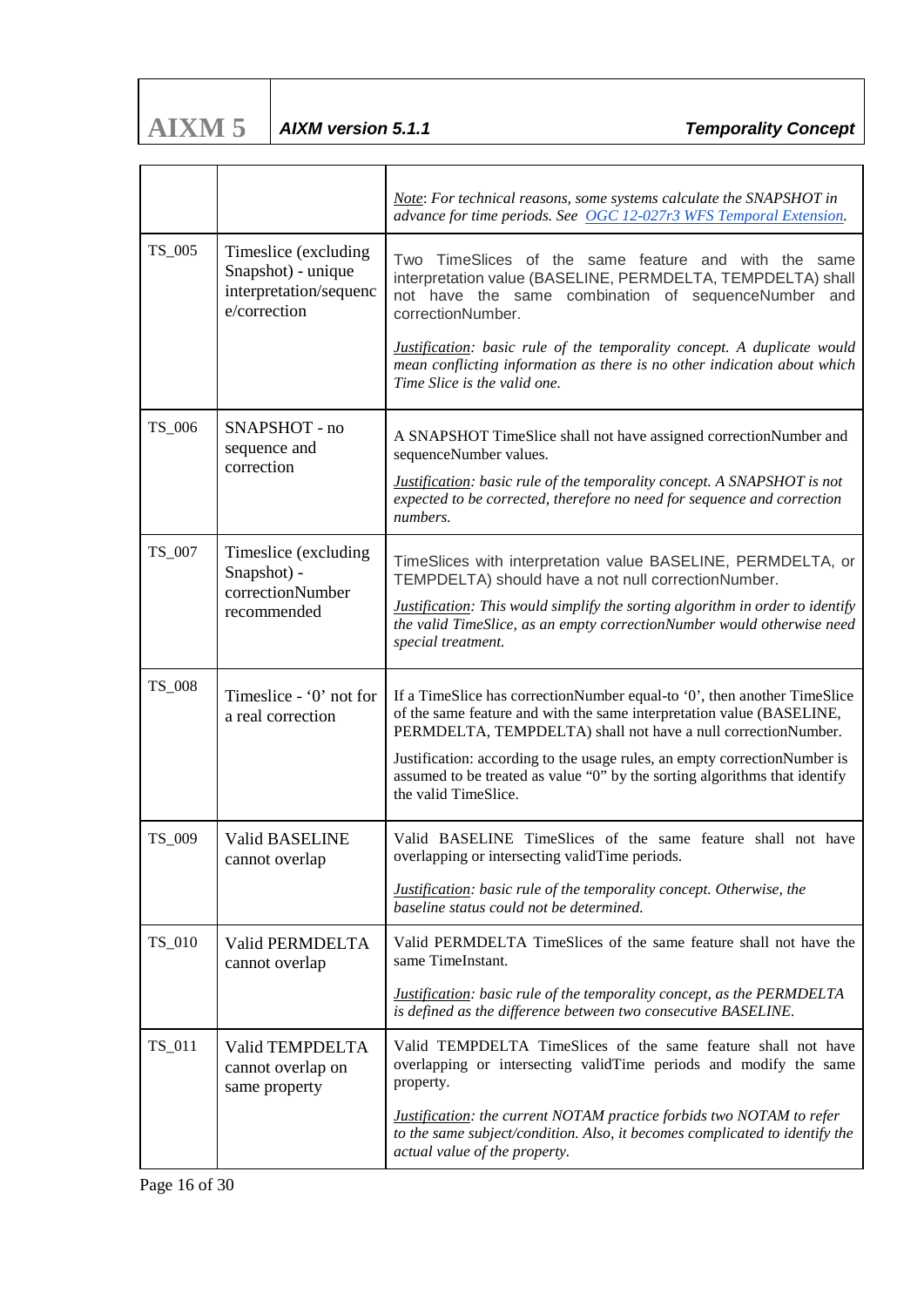| <b>AIXM5</b> | $\vert$ AIXM version 5.1.1 |
|--------------|----------------------------|
|              |                            |

|        |                                                                 | Note: This rule was introduced in version 1.1 of the Temporality Concept<br>in order to facilitate the calculation of SNAPSHOT TimeSlices (feature<br>status at a moment in time). The previous version allowed overlapping<br>TEMPDELTA TimeSlides. Therefore, a very limited number of existing<br>Digital NOTAM implementations might not comply with this rule. |
|--------|-----------------------------------------------------------------|---------------------------------------------------------------------------------------------------------------------------------------------------------------------------------------------------------------------------------------------------------------------------------------------------------------------------------------------------------------------|
| TS_012 | TimeSlice validity<br>shall be UTC                              | Each validTime.TimeInstant.timePosition,<br>validTime.TimePeriod.beginPosition or<br>validTime.TimePeriod.endPosition shall have "Z" as timezone.                                                                                                                                                                                                                   |
|        |                                                                 | Justification: basic rule of the temporality concept, based on the<br>aeronautical information practice.                                                                                                                                                                                                                                                            |
|        |                                                                 | <b>Note:</b> TimePeriod and TimeInstant are restricted through the OGC 12-<br>028r1 GML Profile for Aviation to "dateTime" data type only.                                                                                                                                                                                                                          |
| TS_013 | Feature lifetime shall<br>be UTC                                | Each featureLifeTime.TimePeriod.beginPosition or<br>featureLifeTime.TimePeriod.beginPosition shall have "Z" as timezone                                                                                                                                                                                                                                             |
|        |                                                                 | Justification: basic rule of the temporality concept, based on the<br>aeronautical information practice.                                                                                                                                                                                                                                                            |
| TS_014 | FeatureLifetime start<br>not after TimeSlice<br>validTime start | The begin position of a featureLifetime shall not be after the begin position<br>of any valid TimeSlice                                                                                                                                                                                                                                                             |
|        |                                                                 | Justification: Otherwise there would be a contradiction between the<br>status of the feature (properties would have values) at the start of validity<br>of the TimeSlice and the start of the featureLifetime, which indicates that<br>the feature does not exist.                                                                                                  |
| TS_015 | FeatureLifetime end<br>not before TimeSlice<br>validTime end    | The end position of a featureLifetime shall not be before the end position<br>of any valid TimeSlice                                                                                                                                                                                                                                                                |
|        |                                                                 | <b>Justification:</b> Otherwise there would be a contradiction between the<br>status of the feature (properties would have values) at the end of validity<br>of the TimeSlice and the end of the featureLifetime, which indicates that<br>the feature does not exist anymore.                                                                                       |
| TS_016 | FeatureLifetime not                                             | A TEMPDELTA TimeSlice shall not contain featureLifetime                                                                                                                                                                                                                                                                                                             |
|        | allowed in<br><b>TEMPDELTA</b>                                  | <b>Justification:</b> It does not make sense to modify temporarily the start or<br>end of lifetime of a feature. That would contradict the meaning of the<br>lifetime concept.                                                                                                                                                                                      |
| TS 017 | <b>Active TimeSlices</b><br>cannot be modified                  | The validTime.TimePeriod.beginPosition of a BASELINE or<br>TEMPDELTA TimeSlice (except for correction TimeSlices only about<br>the end of validity) shall be after the date/time of the issue of the<br>TimeSlice.                                                                                                                                                  |
|        |                                                                 | Note: this is only applicable to data provider systems. A data user system<br>might receive or process the data with a delay that range from<br>milliseconds to days or even weeks.                                                                                                                                                                                 |
|        |                                                                 | <b>Justification:</b> It is not allowed to use a correction TimeSlice for modifying<br>properties (other than end of validity) for a TimeSlice that is already                                                                                                                                                                                                      |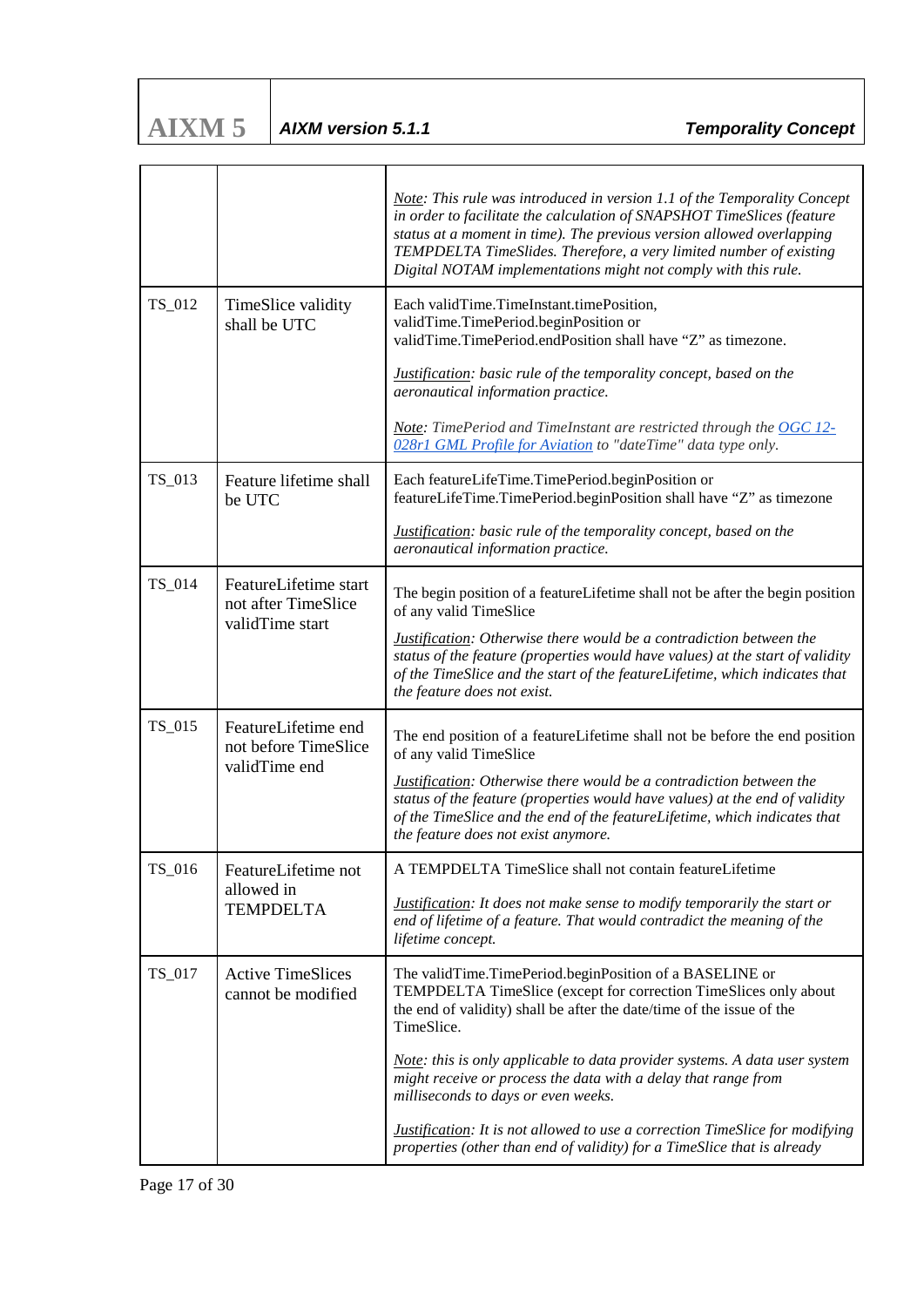| AIXM 5 | $\vert$ AIXM version 5.1. |
|--------|---------------------------|

|        |                                                       | active. Instead, a new TimeSlice with a validTime.TimePeriod begin<br>position after the current date/time (thus with a different<br>sequenceNumber) shall be used.                                                                                                                                                                                                                                                                                                                                                    |
|--------|-------------------------------------------------------|------------------------------------------------------------------------------------------------------------------------------------------------------------------------------------------------------------------------------------------------------------------------------------------------------------------------------------------------------------------------------------------------------------------------------------------------------------------------------------------------------------------------|
| TS_018 | PERMDELTA valid<br>in the past cannot be<br>corrected | The validTime.TimeInstant of a PERMDELTA TimeSlice shall be after<br>the time position when it was issued.<br>Note: this is only applicable to data provider systems. A data user system<br>might receive or process the data with a delay that range from<br>milliseconds to days or even weeks.<br><b>Justification:</b> Basic principle of the temporality concept - that only the<br>present and the future can be corrected (with a TimeSlice having a higher<br>correction number and the same sequence number). |
| TS_019 | Abandoned sequences<br>cannot be reinstated           | If there exist a TimeSlice with validTime unspecified, there cannot exist a<br>TimeSlice with the same sequenceNumber and a higher<br>correctionNumber<br><i>Justification:</i> in order to keep the verification rules as simple as possible,<br>Reuse of "abandoned change" sequenceNumber could complicate the<br>wording of some other rules.                                                                                                                                                                      |
| TS_020 | $24:00:00$ cannot be<br>used                          | The string "T24" cannot appear in the value of TimeInstant.timePosition,<br>TimePeriod.beginPosition or timePeriod.endPosition                                                                                                                                                                                                                                                                                                                                                                                         |

# <span id="page-17-0"></span>**4.4 Usage rules**

#### <span id="page-17-1"></span>*4.4.1 Time period interpretation (start and end time instants)*

BASELINE and TEMPDELTA TimeSlices have a time interval as period of validity. This is actually expressed with two time instants - a beginPosition and an endPosition on the timeline. It is important to clarify how the start and end time instants are considered with regard to the time interval - are they included or excluded from the time interval? This is particularly important when querying AIXM data sources using a time instant or time period criteria.

AIXM uses the gml:TimePeriod element, defined in the GML schema. The semantic of this element is defined by ISO 19108 TM\_Period: "*The period is a one-dimensional geometric primitive that represents extent in time. The period is equivalent to a curve in space. Like a curve, it is an open interval bounded by beginning and end points (instants), and has length (duration). Its location in time is described by the temporal positions of the instants at which it begins and ends; its duration equals the temporal distance between those two temporal positions.*"

In the aeronautical information domain, when a change is announced, it is considered that it already applies at the time instant when it starts. For example, if a NOTAM announces an airspace closure starting at 16:00, then the airspace should be shown in status 'closed' already at 16:00:00.00000. The same principle is applied to static data, when a changed or new element is considered to already exist at the effective time, such as the start of an AIRAC cycle.

When a feature is withdrawn, it is considered to no longer exist at time instant for which the withdrawal is announced. For NOTAM, the end of validity is sometimes expressed with hh:59 in order to indicate that the effective time is up to but not including (hh+1):00. However, that requires an additional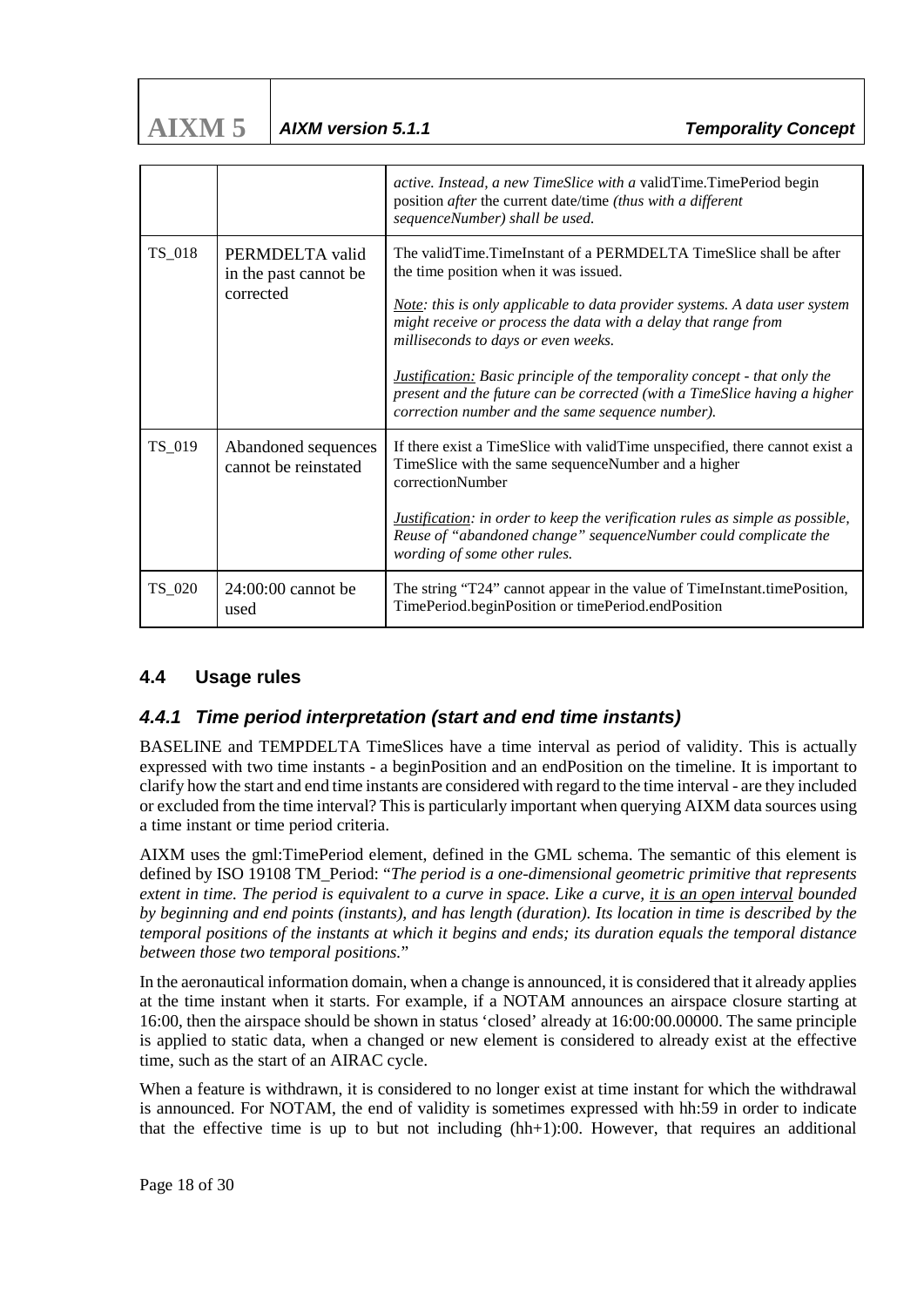convention, that the end minute is included, which is not usually applied in numerical comparisons in standard software.

Therefore, the convention that best matches the current aeronautical information practice is to consider that time periods that express a period of validity include the start time instant and exclude the end time instant. This convention is applied in all known AIXM implementations.

This means that when used in AIXM, the semantic of gml:TimePeriod will deviate from the ISO 19108 standard by considering that the start time is actually included in the period. Thus, for TimeSlice.validTime and for featureLifetime.validTime the following convention shall be applied:

- the beginPosition of a TimePeriod is considered as included in the time period;
- the endPosition of a TimePeriod is considered as excluded from the time period.

The endPosition remains excluded from the time period, which is in line with ISO 19108. This also avoids an overlap in the validity of two consecutive TimeSlices, for example two BASELINE.

A secondary aspect concerns the 'end of day' formulation in a TimeInstant or as endPosition of a TimePeriod. ICAO Annex 15 refers in § 1.2.3.1 to the ISO 8601 International Standard for "*Data elements and interchange formats — Information interchange — Representation of dates and times*". The currently published version 8601:2004 allows hour values from 0 to 24:00. However, this will be changed in the new version of the standard as the Draft 8601-1 (2016) amendment proposed to remove the "24" from the allowed values for hours. The ICAO Annex 5 attachment E also indicates that "*Hours should be represented by two digits from 00 to 23*", which implicitly excludes the use of "24:00". Therefore, the value 24:00:00 shall not be used in AIXM as TimeInstant or as TimePeriod beginPosition or endPosition value. Instead, 00:00:00 of the next day shall be used. This is also specified as a coding rule (TS 020) in section 4.3.

# <span id="page-18-0"></span>*4.4.2 BASELINE Time Slices with indeterminate end of validity*

The operationally significant changes in the aeronautical information domain are regulated by the AIRAC cycle. Usually, when a permanent change is communicated, it is unknown when the next permanent change will take place. Therefore, it triggers the encoding of a BASELINE with an unknown end of validity. This is expressed in GML as "<gml:endPosition indeterminatePosition="unknown"/>". This BASELINE will cover the period until the next permanent change. Implicitly, when the next change occurs, the previous BASELINE gets an end of validity and needs to be updated/corrected.

The situation may be represented as in the diagram below. The first BASELINE, created at the start of life of the feature, initially has an unknown end of validity. It is represented on this diagram as "BASELINE 1", assuming that it has sequenceNumber=1.

When the permanent change "PERMDELTA 2" occurs, the validity of the initial BASELINE ends and a new BASELINE takes over. To completely represent the history of the feature, a corrected version of the first BASELINE is instantiated (having the same sequenceNumber=1 and also a correctionNumber=1), this time with a known end of validity. The newly created BASELINE has sequenceNumber=2 and no correction yet.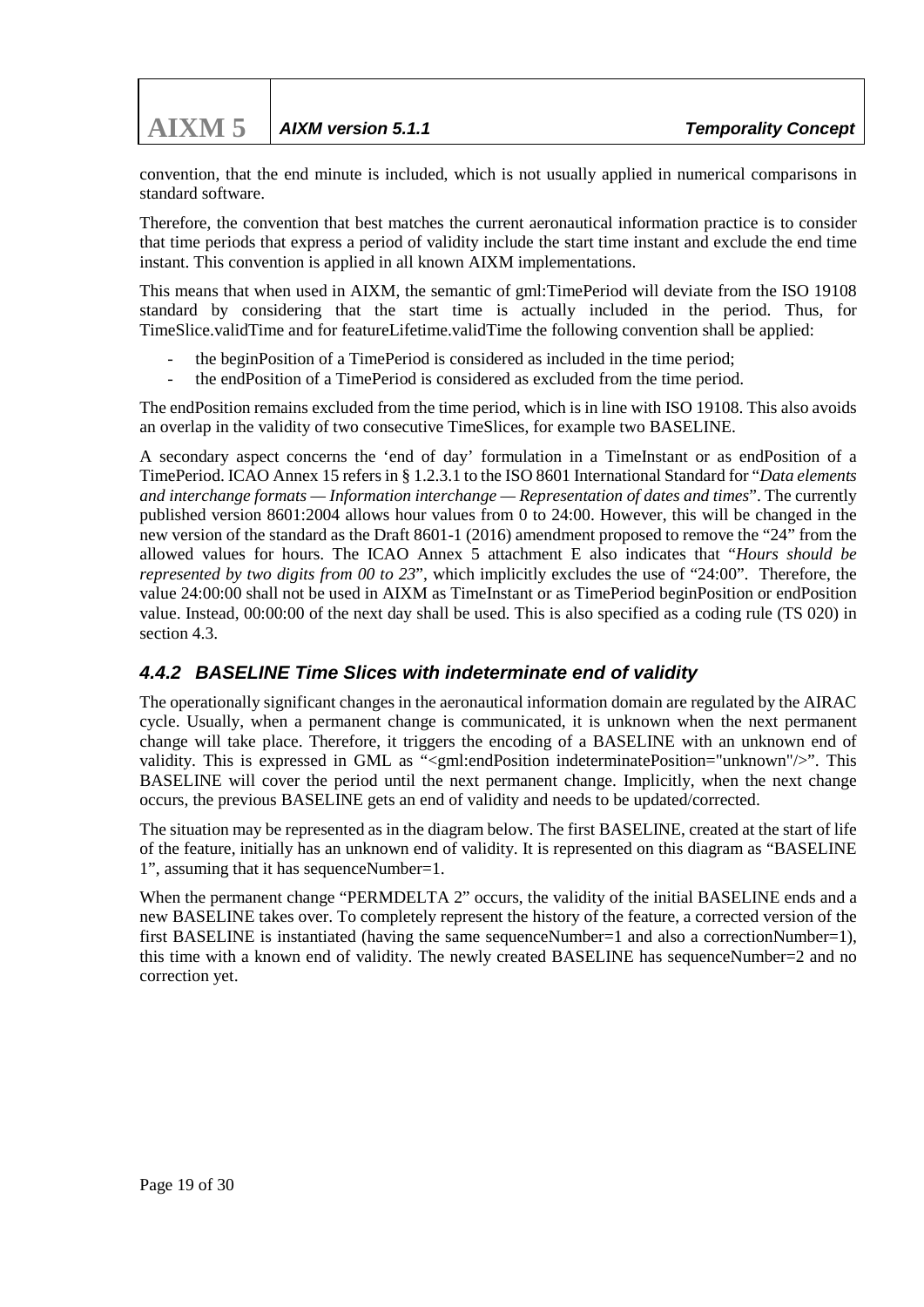![](_page_19_Figure_0.jpeg)

*Figure 16 – Previous BASELINE correction as result of a PERMDELTA*

# <span id="page-19-0"></span>*4.4.3 SequenceNumber values*

As explained in 3.6, the sequenceNumber is primarily used as an identifier of the TimeSlice, in order to apply a correction. Therefore, the sequenceNumber shall be unique per feature and per type of TimeSlice and should be persistent. It is not allowed to change the sequenceNumber of a TimeSlice because this could break the link with a correction TimeSlice and there is no mechanism in AIXM that would enable notifying the change of a sequenceNumber.

For example, sequenceNumbers could be allocated for each AIXM feature starting from "1" and could be incremented by 1 unit ("2", "3", "4", etc.) each time that a new TimeSlice of that kind is encoded for the same feature:

- The initial PERMDELTA that creates the feature to have sequenceNumber=1 and the first BASELINE that results also has sequenceNumber=1;
- The second PERMDELTA (the first change of the feature after its creation) to have sequenceNumber=2 and the resulting BASELINE to also have sequenceNumber=2, etc.
- Then, the first TEMPDELTA that occurs to have sequenceNumber=1, the next one sequenceNumber=2, etc.

The result of this example is visible in Figure 17 – Complete history of a feature.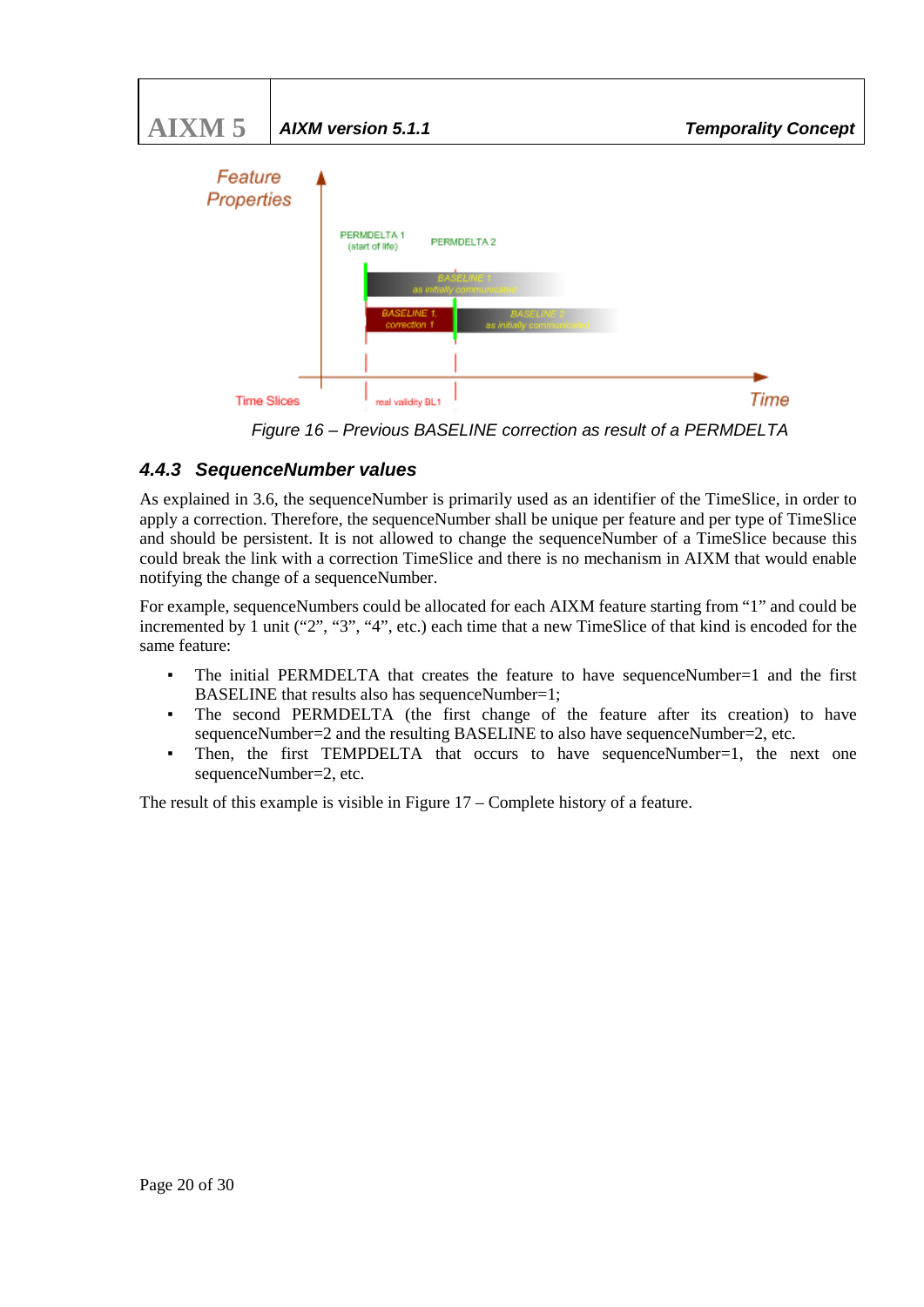![](_page_20_Figure_0.jpeg)

#### <span id="page-20-0"></span>*4.4.4 Correction number values*

Correction numbers are used in order to identify which TimeSlice of a given feature and of a given type of TimeSlice, from those that have the same sequenceNumber, is the latest valid one. A simple numerical comparison is expected to be used by applications. However, the correctionNumber is not mandatory according to the AIXM schema. This can complicate the sorting by number algorithm in case an initial TimeSlice is left with an empty correctionNumber. Therefore, it is recommended that first instance of a TimeSlice (other than Snapshot) has correction number  $= 0$ . Then, the first correction of this time slice should have correction number  $= 1$ , and incremented by 1 unit at each correction.

For example, it should be (for each type of TimeSlice, except SNAPSHOT):

- first TimeSlice sequenceNumber = 1, correctionNumber =  $0$
- with its first correction sequenceNumber=  $1$ , correctionNumber= $1$ , etc.
- then a second TimeSlice sequenceNumber = 2, correctionNumber =  $0$
- with its first correction sequenceNumber=  $2$ , correctionNumber=1, etc.

The following way of using correctionNumber is incorrect:

- first sequenceNumber= 1, no correctionNumber
- then sequenceNumber= 1, correctionNumber=0

# <span id="page-20-1"></span>*4.4.5 Data feature versus real-world object*

The featureLifetime property refers to the data about the feature, not the feature itself in the real world! For example, an obstacle that is re-surveyed might appear as a new feature in a database. However, that obstacle might have existed since a long time. From this point of view, the featureLifetime for legacy data might contain the start date when that information starts to exist in the system that is providing the AIXM 5.1 data.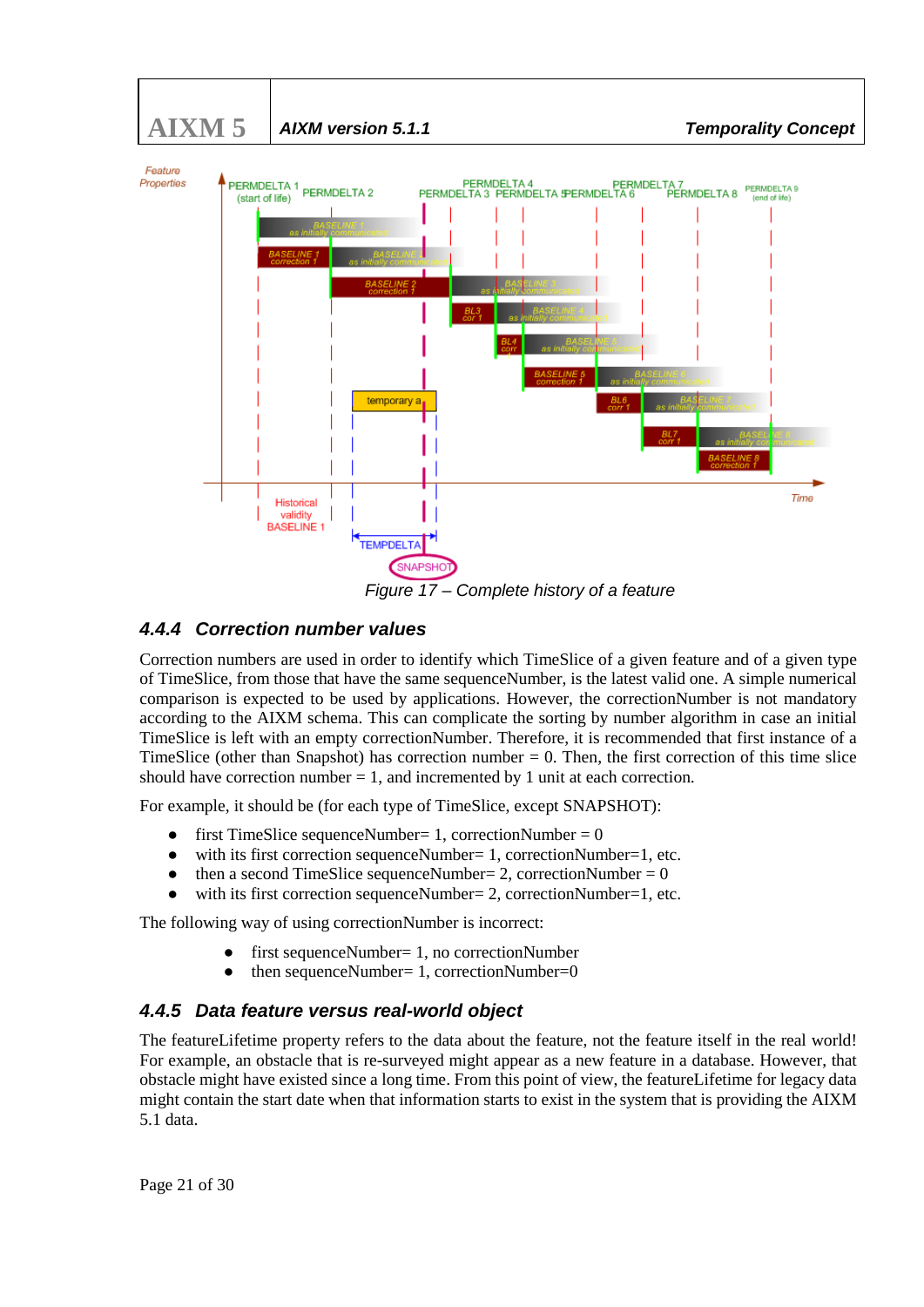| $\bf{AIXM}$ 5   AIXM version 5.1.1 | <b>Temporality Concept</b> |
|------------------------------------|----------------------------|

In case of old data that is being migrated, the start of a featureLifetime might be unknown. In this case, there is no obligation to insert a fictitious featureLifetime start, it may be left empty. However, the start of lifetime can never be after the start of validity of any TimeSlice.

# <span id="page-21-0"></span>*4.4.6 PERMDELTA and TEMPDELTA - included properties*

By definition, PERMDELTA and TEMPDELTA Time Slices shall contain strictly the values that are updated. A value that is not new/changed/removed shall therefore not appear in a TEMPDELTA or PERMDELTA. The following sections explain how this concept is applied in particular cases, such as complex properties, extensions, etc.

#### **4.4.6.1 "Delta" for simple properties**

This rule applies only to features, as explained in the next sub-section. The following table indicates what shall be included, depending on the type of change:

| Type of update                                                      | The "Delta" must contain                                                                                                                                                                                |
|---------------------------------------------------------------------|---------------------------------------------------------------------------------------------------------------------------------------------------------------------------------------------------------|
| new value (for a property that was empty)                           | the new value                                                                                                                                                                                           |
| changed value (for a property that already had a<br>value)          | the new value                                                                                                                                                                                           |
| deletion (for a property that had a value and that<br>become empty) | the property shall be present but empty and shall<br>have the attribute nil=true. In addition, it should<br>have a relevant nilReason (inapplicable, missing,<br>unknown, withheld or other: withdrawn) |

#### **4.4.6.2 "Delta" for complex properties**

Many AIXM features have complex properties that are represented as aggregated classes in the UML model). For example, an AirportHeliport has an associated ElevatedPoint class with role "ARP".

![](_page_21_Figure_9.jpeg)

*Figure 18*

Page 22 of 30 The question is: what do PERMDELTA or TEMPDELTA Time Slices contain for such situations?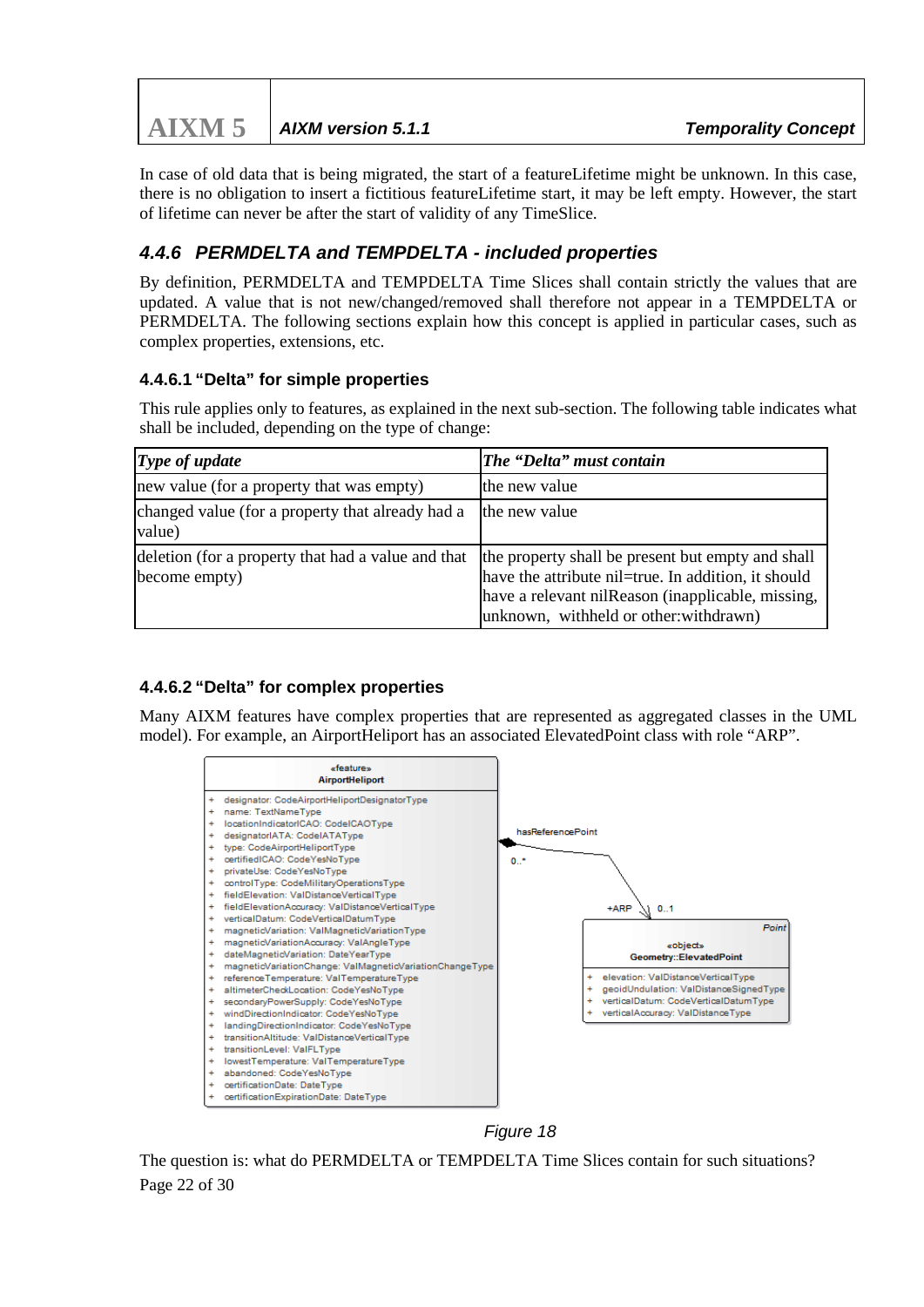# **AIXM 5** *AIXM version 5.1.1 Temporality Concept*

By definition, "delta" Time Slices shall contain strictly the values of the affected feature properties and this rule applies only to features. Objects are considered complex types of a feature property and have to be included in full in a "delta" Time Slice, if the encapsulating feature property is changed. The following table indicates what shall be included, depending on the type of change.

| Type of update - for a property included in a<br>complex "object"   | The "Delta" must contain                                                                                                                                                                                                                                         |
|---------------------------------------------------------------------|------------------------------------------------------------------------------------------------------------------------------------------------------------------------------------------------------------------------------------------------------------------|
| new value (for a property that was empty)                           | the complete complex property (object) with the<br>new value for that property                                                                                                                                                                                   |
| changed value (for a property that already<br>had a value)          | the complete complex property (object) with the<br>new value for that property                                                                                                                                                                                   |
| deletion (for a property that had a value and<br>that become empty) | the complete complex property (object) with that<br>property also present, but empty. That property<br>shall have the attribute nil=true. In addition, it<br>should have a relevant nil Reason (inapplicable,<br>missing, unknown, withheld or other: withdrawn) |

Feature properties are all the feature attributes and all the associations for which the feature has the navigability (indicated as an arrow pointing from the feature class towards another class). For example, in the previous class diagram, the properties of the AirportHeliport feature are all attributes (designator, name, …, certificationExpirationDate) and also the "ARP" property, given by the role played by class ElevatedPoint in the association hasReferencePoint. The "ARP" property of the AirportHeliport is a complex one, composed of several attributes. If a temporary or permanent change occurs inside the ElevatedPoint (for example, a modification of the elevation value), then the modified ElevatedPoint shall be included in full in the TEMPDELTA or PERMDELTA Time Slice.

#### **4.4.6.3 "Delta" for multi-occurring properties**

An equivalent rule applies for feature properties that can occur multiple times. In the AIXM UML model, such properties are encapsulated in an Object, which is related with the feature class by a 0..\* association. For example, an AirportHeliport may serve 0..\* Cities, as indicated in the following diagram. This means that the property "serves" of the AirportHeliport feature is potentially multi-occurring.

![](_page_22_Figure_7.jpeg)

#### *Figure 19*

The rule is that, in a PERMDELTA or TEMPDELTA Time Slice, multi-occurring properties shall be provided with all occurrences included. Therefore, if an AirportHeliport had, for example, two served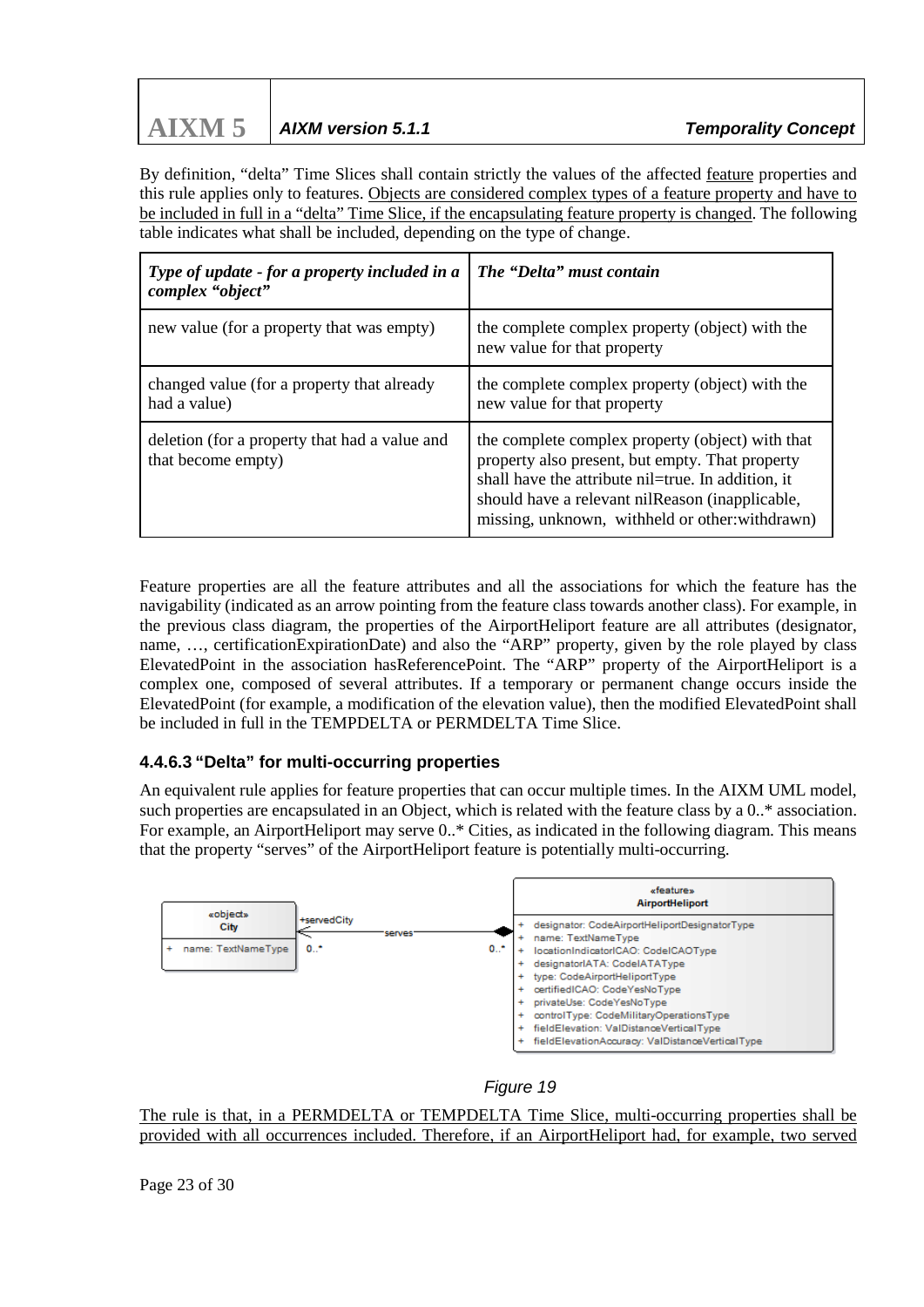cities and this needs to be permanently changed to three cities, all the three "servedCity" properties have to be included in a PERMDELTA.

The following table indicates what shall be included, depending on the type of change.

| Type of update - for a multi-occurring<br>property | The "Delta" must contain                                                                                                                                                                                                 |
|----------------------------------------------------|--------------------------------------------------------------------------------------------------------------------------------------------------------------------------------------------------------------------------|
| additional value                                   | all occurrences shall be included, with the new<br>value being added to the existing ones                                                                                                                                |
| changed value for one of the occurrences           | all occurrences shall be included, with the<br>changed value for the affected occurrence                                                                                                                                 |
| removed occurrence                                 | all remaining occurrences shall be included and<br>there shall not be empty elements for the removed<br>occurrences.                                                                                                     |
| all occurrences are removed                        | one occurrence shall be included, but empty. That<br>property shall have the attribute nil=true. In<br>addition, it should have a relevant nilReason<br>(inapplicable, missing, unknown, withheld or<br>other:withdrawn) |

#### **4.4.6.4 "Delta" for extensions**

A special situation occurs in the case of AIXM extensions, which are also multi-occurring properties in the 'aixm:'[1](#page-23-0) namespace. However, below that level, the actual extension properties have their own dedicated namespace. The rule for multi-occurring properties shall still be applied, but only within the dedicated extension namespace.

For example, if a BASELINE TimeSlice includes:

- aixm:extension/ext1:Object1
- aixm:extension/ext2:Object1

If a PERMDELTA or TEMPDELTA TimeSlice intends to modify only ext1:property1, then it shall contain:

• aixm: extension/ext1: Object1 (the modified value)

It is not necessary to include ext2:Object1 because that is in another namespace. It can be considered as "another property".

The following table indicates what shall be included, depending on the type of change.

| Type of update - for a property included<br><i>in an extension</i> | The "Delta" must contain                                                                               |
|--------------------------------------------------------------------|--------------------------------------------------------------------------------------------------------|
| new value (for a property that was empty)                          | the extension under that namespace, with the new<br>value for that property and must include all other |

<span id="page-23-0"></span>Page 24 of 30 1 Actually "aixm:" is a namespace prefix. The true AIXM namespace is "http://www.aixm.aero/schema/5.1" (for version 5.1). The "aixm:" prefix is used as alias in this section, for editorial convenience.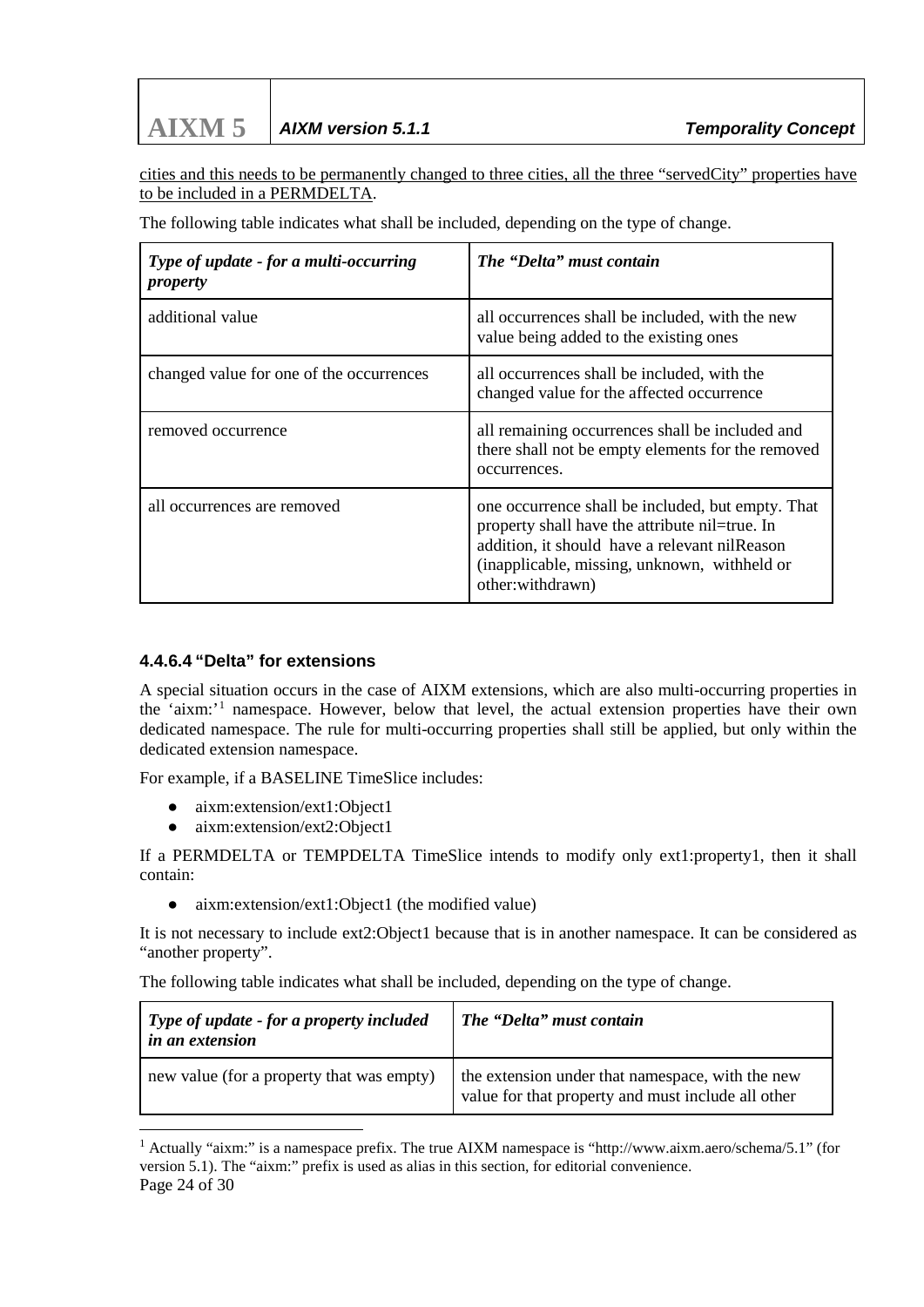| AIXM <sub>5</sub> | AIXM version 5.1.1 |
|-------------------|--------------------|
|                   |                    |

|                                                                     | properties that have a value                                                                                                                                                                                                                                 |
|---------------------------------------------------------------------|--------------------------------------------------------------------------------------------------------------------------------------------------------------------------------------------------------------------------------------------------------------|
|                                                                     | For example:<br>$aixm: extension/ext1: Object1, propertyA = "valueA"$                                                                                                                                                                                        |
| changed value (for a property that already<br>had a value)          | the extension under that namespace, with the new<br>value for that property and must include all other<br>properties that have a value                                                                                                                       |
|                                                                     | For example:<br>$aixm: extension/ext1:Object1, propertyA = "valueB"$                                                                                                                                                                                         |
| deletion (for a property that had a value<br>and that become empty) | the extension under that namespace, with that<br>property also present, but empty. That property shall<br>have the attribute nil=true. In addition, it should<br>have a relevant nilReason (inapplicable, missing,<br>unknown, withheld or other: withdrawn) |
|                                                                     | For example:<br>$aixm: extension/ext1: Object1. property A(xsi:nil=true,$<br>$nilReason='inapplicable')$                                                                                                                                                     |

### <span id="page-24-0"></span>*4.4.7 Properties with schedule (Timesheets)*

Some feature properties may have their own cyclic variation in time according to an established schedule. For example, a navaid can be operational during day time and unserviceable during night time; a restricted airspace could be active every day from 09:00 till 17:00; etc.

To model such situations, the concept of "properties with schedule" has been introduced since AIXM version 5.1. It associates the properties that have cyclic varying values with a "Timesheet" that describes the times when each value is applicable for those attributes. At the feature level, all the properties that change according to an established schedule must be isolated in a separate class, which inherits from an abstract class called "PropertiesWithSchedule".

The coding guidelines for schedules and their relation with the validity of a TimeSlice are explained in the general [AIXM Coding Guidelines.](https://ext.eurocontrol.int/aixm_confluence/pages/viewpage.action?pageId=17502237)

# <span id="page-24-1"></span>*4.4.8 Canceling a Time Slice (abandoned changes)*

In the aeronautical information domain, changes are normally announced in advance of the effective date. Inevitably, this leads to situations where a future change needs to be cancelled, after it was already communicated. This section provides rules for TimeSlice content when encoding the following situations:

- o Abandoning the creation of a feature before its effective date;
- o Abandoning a permanent change before its effective date;
- o Abandoning a temporary change before its effective date;
- o Abandoning the withdrawal of a feature before its effective date.

It was discussed in section 3.6 that the postponement/advancement of an event requires a correction TimeSlice, using the sequenceNumber property as key for identifying the Time Slice concerned. The same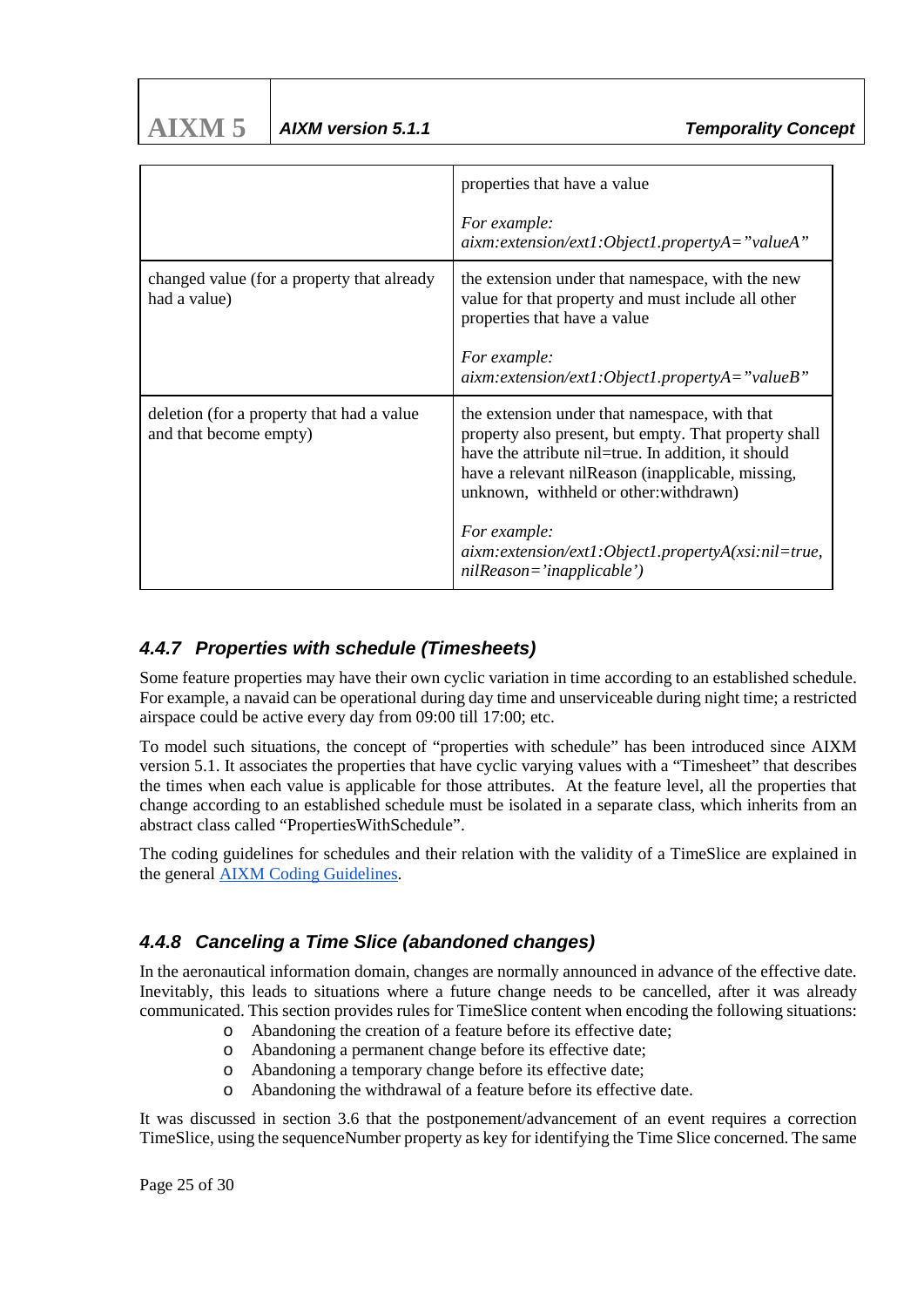concept is applied in the case of cancelled future changes. One or more correction TimeSlice, depending on the actual case, are provided when encoding the cancellation of a future change.

In most situations, a correction TimeSlice will need to "remove from the feature timeline" a TimeSlice that was coded with the initial change. As a general rule, this is done by leaving empty the validTime property and setting the value of its nilReason attribute to "inapplicable". It is not possible to explicitly use the xsi:nil="true" for gml:validTime, because it is not defined in the GML schema for this element.

Depending on the type of change that is abandoned, the following additional rules shall be applied:

*abandoned feature creation* - the cancellation of a future feature creation/commissioning before its effective date shall be coded with a correction TimeSlice that has empty validTime with nilReason="inapplicable", as shown on the following diagram. If a PERMDELTA was also provided, the same needs to be done for the PERMDELTA TimeSlice.

![](_page_25_Figure_5.jpeg)

- *abandoned permanent change* the cancellation of a feature permanent change before its effective date shall be coded as shown in the following diagram:
	- $\circ$  first, the future TimeSlices ("n+1" on the diagram) are moved "out of the timeline" with a correction TimeSlice that has an empty validTime property with nilReason="inapplicable";
	- second, with a correction of the previous TimeSlice ("n, correction 2" on the diagram) in order to extend its validTime beyond the time of the abandoned change.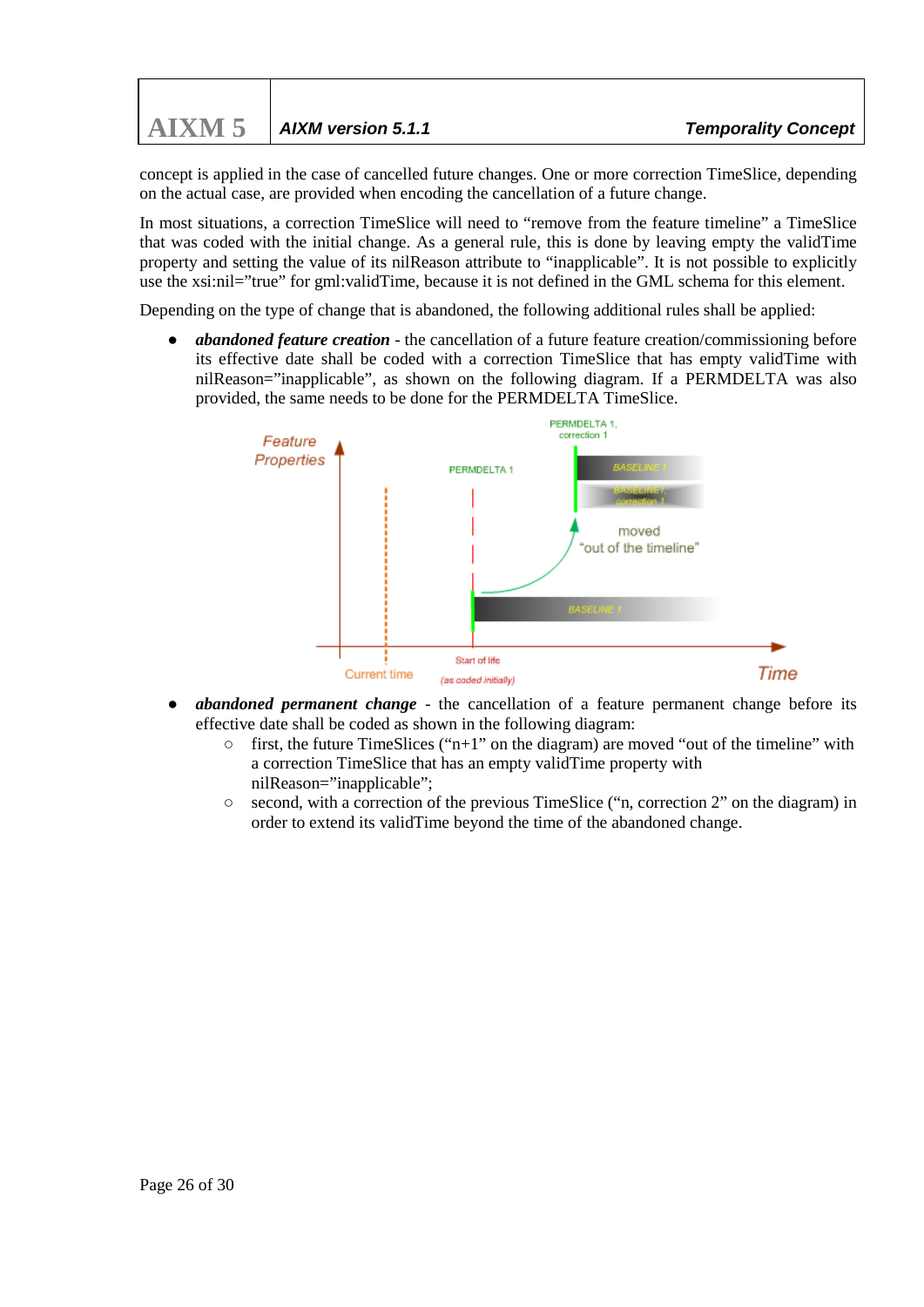![](_page_26_Figure_0.jpeg)

There also exist a simpler alternative, which would consist into leaving the TimeSlice  $n+1$  in place on the timeline, but correcting its values to be equal to the ones of the previous TimeSlice n. That would practically create a 'no change' TimeSlice. The disadvantage of this approach is that it would hide the information that the change was actually abandoned. This approach would also result in an "empty" PERMDELTA (n+1, correction 1).

● *abandoned temporary change* - the cancellation of a temporary change before its effective time shall be coded with a correction TimeSlice that has empty validTime with nilReason="inapplicable". This moves the TEMPDELTA TimeSlice "out of the timeline", as shown in the following diagram.

![](_page_26_Figure_3.jpeg)

abandoned feature withdrawal - the cancellation of a future withdrawal/decommissioning before its effective date shall be coded with a correction TimeSlice that sets back the end of the validity of the previously existing TimeSlice to índeterminate, as shown in the following diagram. In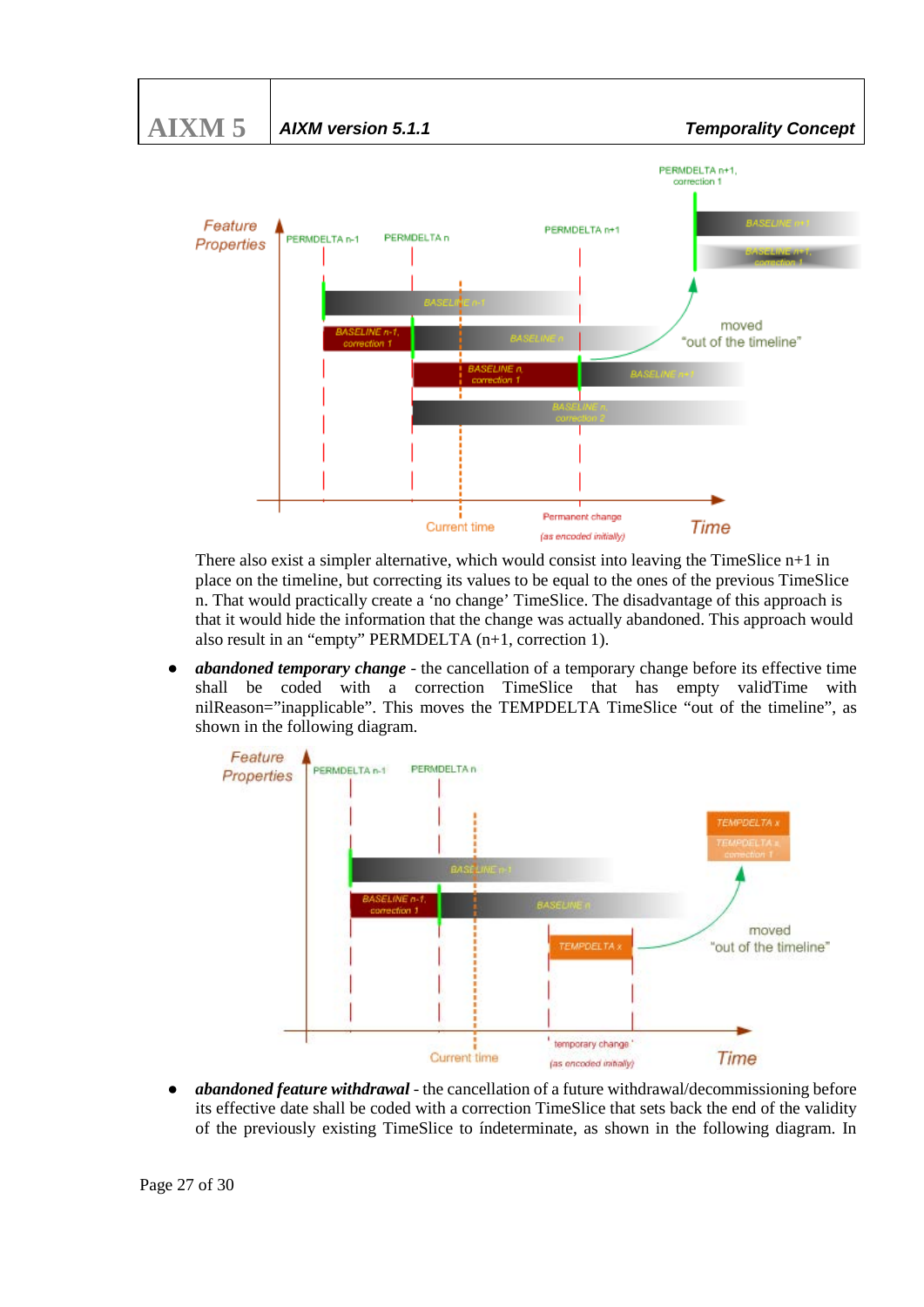Feature PERMOELTA n+1 PERMDELTA n-1 PERMOEL TA n Properties PERMDELTA n+1, correction 1 moved "out of the timeline" Time End of life **Current time** (as encoded initially)

addition, if PERMDELTA are also provided, a correction TimeSlice for PERMDELTA n+1 needs to be coded. This shall have an empty validTime with a nilReason attribute set to "inapplicable".

# <span id="page-27-0"></span>**4.5 Implementation considerations - limited sub-set of Timeslices**

The AIXM temporal model provides considerable flexibility for systems that implement temporality. A system that tried to fully implement the AIXM temporality model and all possibilities for cancelling/correcting TimeSlices could be very complex. Therefore, some systems implementing AIXM might decide to limit the temporality use cases that they support. For example:

- Some systems might only store BASELINE Time Slice data and disregard any temporary changes. Examples include AIP publication, paper chart publishers and ARINC 424 based systems.
- Some systems may only transmit and store temporary changes. Examples include the NOTAM systems. However, such systems need to refer to a source of BASELINE data.
- Some systems may only require periodic snapshots providing the current state of the system. An example is a passive monitoring system designed to report system status at selected time intervals.
- Some systems may want a new "snapshot" after every change without making a distinction between a temporary and a permanent change. Examples include traffic management and flight plan processing systems.
- Some systems may be developed to process and interpret all of the temporal components and provide users with Baseline, Deltas and Snapshot Time Slices at any given moment in time.

When limitations are applied, it is the responsibility of the community concerned to to negotiate specific temporal data exchange requirements as well as to integrate temporality into their internal subsystems.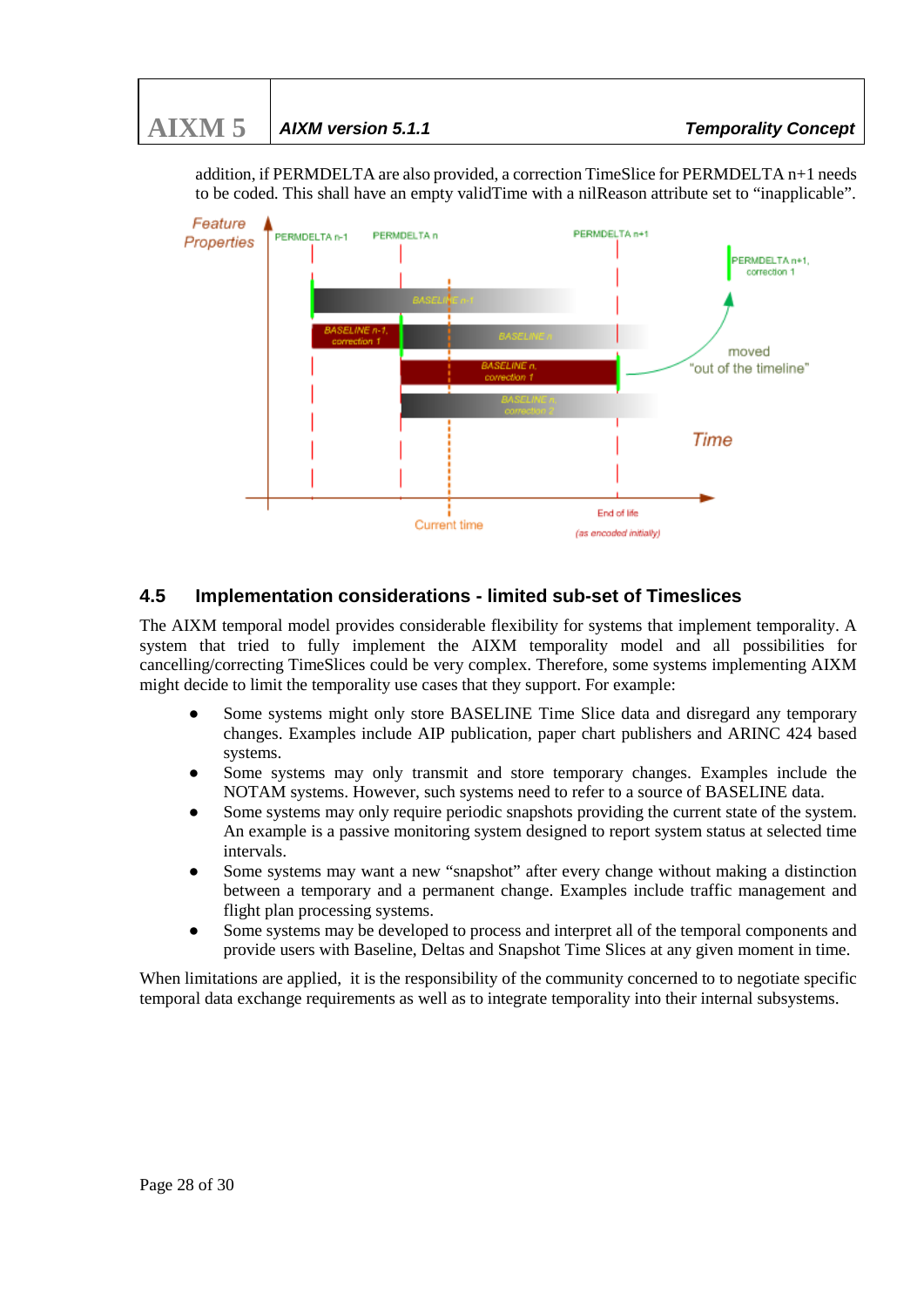# <span id="page-28-0"></span>**5. Frequently asked questions**

This section provides explanations for aspects of the temporality concept that were raised during the initial development of the AIXM temporality concept.

#### **What was the temporality model of past AIXM versions?**

AIXM 3.x and 4.x provide limited temporality support. It is possible to encode the feature state at a point in time (AIXM-Snapshot message) and to communicate baselines (AIXM-Update). AIXM 3.x and 4.x do not support the direct encoding of the temporary status information; it would have to be done as a sequence of two baselines, one changing the properties and the second one reverting to the previous situation. But this does not allow distinguishing between real permanent changes and temporary status information.

In addition, AIXM 3.x and 4.x embed temporality in the exchange message rather than in the feature itself. Consequently, temporality was a property of the message rather than a property of the aeronautical feature. The message properties describe how receiving systems must interpret the message content. The limited capabilities to transmit temporal information using Update and Snapshot messages in AIXM 3.x and 4.x have led to the development of this more complete AIXM 5 Temporality Concept, at feature level.

#### **Can the start of life and the end of life properties of a feature vary in time?**

At first sight, probably not. A feature is created at a moment in time and will cease to exist at another moment in time. But this is true only when considering the already known history of a feature. When exchanging data about the future, there might be situations where the start/end of life is planned to happen at a certain date/time and this date might change.

Therefore, start/end of life of a feature have to be included in the list of time varying properties.

#### **Why not a validity period for each property?**

Instead of grouping property values in Time Slices, another approach could be a temporal model where every property gets it own validity period.

The first argument against this approach is that, in general, the properties of a feature do not change independently from each other. There exist operational constraints that link the values of some properties with the values of other properties. Therefore, several properties would have anyhow to be grouped together, with a common validity period.

The second reason is that changes in the aeronautical world are regulated by the AIRAC cycle. This imposes that significant operational changes occur at predefined dates, in order to ensure the predictability of the aeronautical environment and to allow time for the users to accommodate with the changes. In general, aeronautical features have stable property values between AIRAC cycle dates. Therefore, grouping together the properties in Time Slice with a unique validity period is a simplified temporal model, which supports well the operational requirements.

#### **Why not considering the temporary change as a sequence of two permanent changes?**

Using a Time Slice model with BASELINEs only, the interval TS2 would have to be split into 3 new Time Slices, for example TS2a, TS2b and TS2c. In this approach, the temporary situation would be modeled as a sequence of two permanent changes. The disadvantage of this solution is that the information about the temporary nature of the value "w" would be lost. There exist aeronautical applications, such as charting and AIP production, which normally ignore the temporary changes. Such applications need to know if a value is temporary or part of the baseline.

Also, temporary events, such as the activation of a restricted area, have a life of their own: first the activation is requested, than planned for a time interval maybe different from what was requested, than active for maybe a shorter time than planned, etc. In order to correctly model the life of temporary events, they need to be modeled as such and not hidden behind fictitious permanent changes.

Page 29 of 30